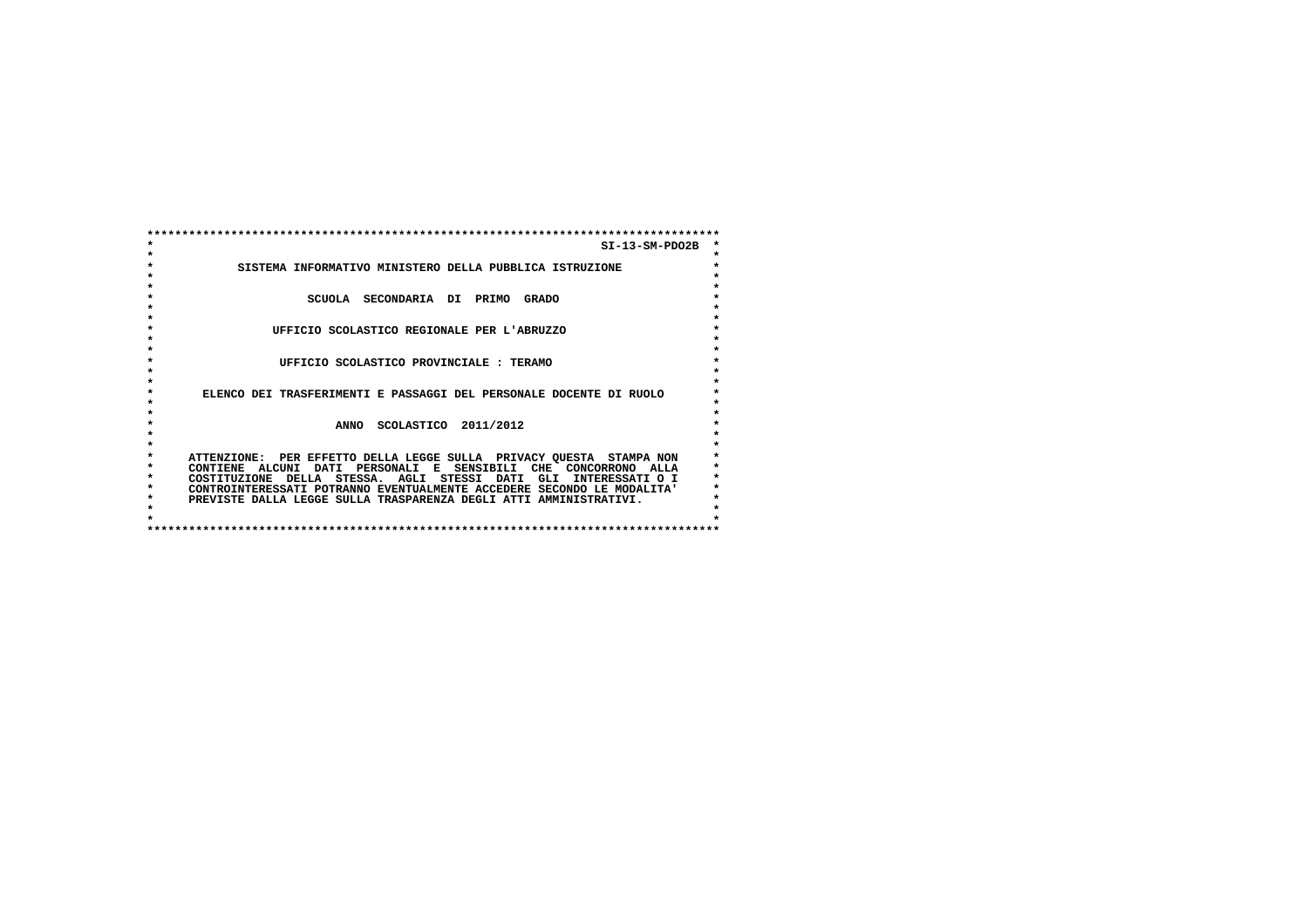**\*\*\*\*\* TRASFERIMENTI NELL'AMBITO DEL COMUNE**

 **1. CIAVATTINI AMALIA . . . . . . . . . . . . . . 6/ 8/60 (TE) DA : TEMM83801A - SCUOLA MEDIA TE VILLA VOMANO ( TERAMO ) A : TEMM04000A - SC.MEDIA "DELFICO" TERAMO ( TERAMO ) CATT. ORA. CON TEMM82402D - SC.M. CASTELNUOVO ( CASTELLALTO ) DA CLASSE DI CONCORSO 30/A EDUCAZIONE FISICA NELLA SCUOLA MEDIA PUNTI 175 2. DE PETRIS GIULIA . . . . . . . . . . . . . . 8/ 7/63 (TE) TIT. SU POSTI DI SOSTEGNO (MIN. VISTA) DA : TEMM03100G - D'ANNUNZIO-ROMANI ( ROSETO DEGLI ABRUZZI ) A : TEMM03100G - D'ANNUNZIO-ROMANI ( ROSETO DEGLI ABRUZZI ) PRECEDENZA: UFF. NELLA SCUOLA SU ALTRA TIP. SOSTEGNO PUNTI 76 3. TRAPANI ANGELO . . . . . . . . . . . . . . . 23/11/59 (PA) TIT. SU POSTI DI SOSTEGNO (MIN. UDITO) DA : TEMM047005 - BINDI PAGLIACCETTI ( GIULIANOVA ) A : TEMM047005 - BINDI PAGLIACCETTI ( GIULIANOVA ) PRECEDENZA: UFF. NELLA SCUOLA SU ALTRA TIP. SOSTEGNO PUNTI 82**

 **\*\*\*\*\* TRASFERIMENTI NELL'AMBITO DELLA PROVINCIA**

```
 1. AGOSTINACCHIO SERENA . . . . . . . . . . . . 6/ 5/67 (PE) TIT. SU POSTI DI SOSTEGNO (MIN. PSICO-FIS.)
DA : TEMM83601P - PINETO GIOVANNI XXIII ( PINETO ) A : TEMM83701E - SILVI G.PASCOLI ( SILVI ) PUNTI 36 2. BOTTICELLA LOREDANA . . . . . . . . . . . . . 10/ 4/72 (EE)
TIT. SU POSTI DI SOSTEGNO (MIN. PSICO-FIS.) DA : TEMM000VH6 - PROVINCIA DI TERAMO
```

```

A : TEMM84001A - SC. MEDIA COLOMBO MARTINSICURO ( MARTINSICURO )
```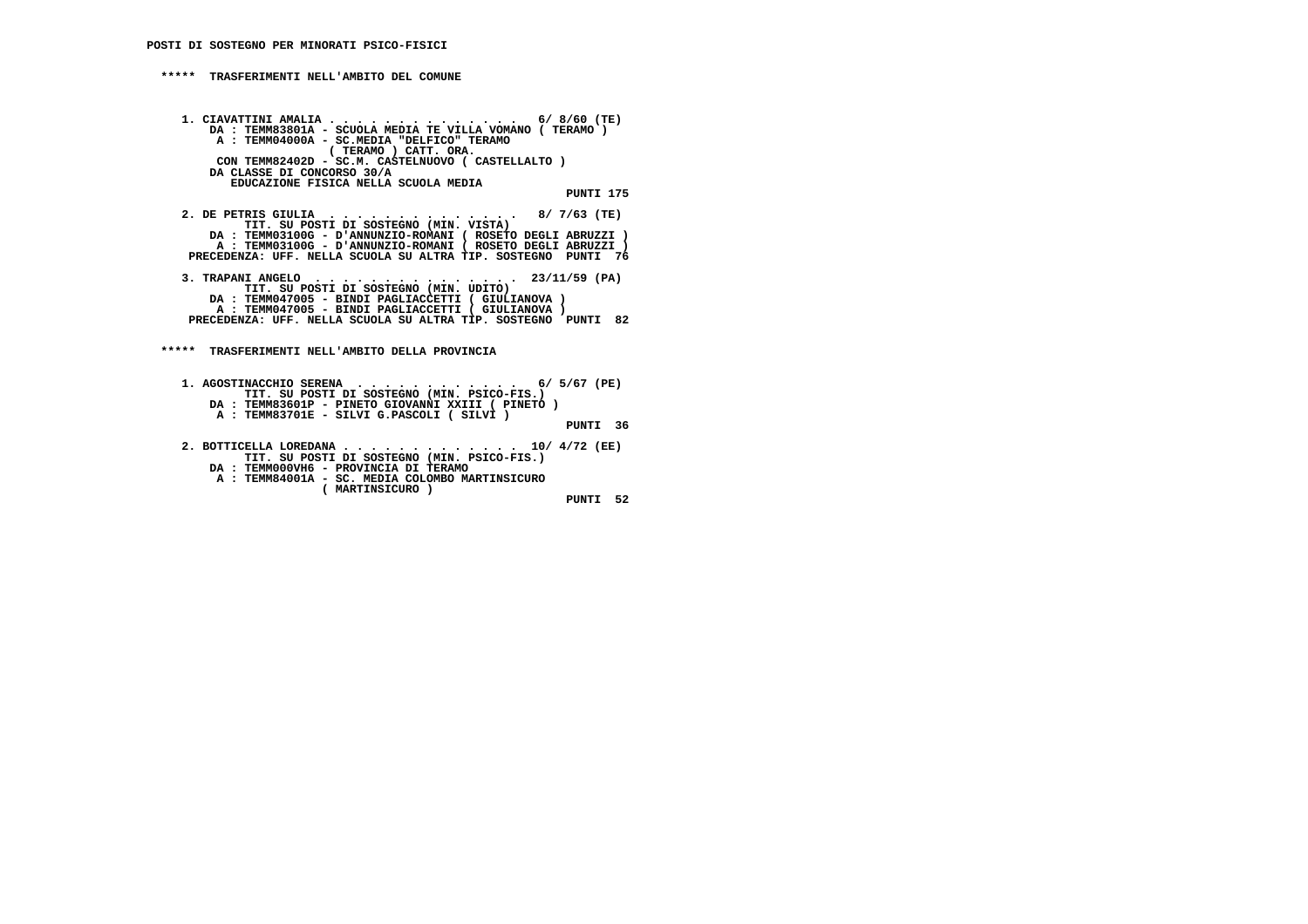| 3. BROCCOLINI CINZIA AVE 21/ $5/61$ (TE)                   |  |
|------------------------------------------------------------|--|
| TIT. SU POSTI DI SOSTEGNO (MIN. PSICO-FIS.)                |  |
| DA : TEMM82403E - SC.MEDIA"B.CROCE"CASTELLALTO             |  |
| (CASTELLALTO)                                              |  |
| A : TEMM039006 - SCUOLA SEC. I GRADO M.ZIPPILLI ( TERAMO ) |  |
| PUNTI 209                                                  |  |
| 4. DE LUCA MONICA $\ldots$ , 23/ 1/73 (EE)                 |  |
| TIT. SU POSTI DI SOSTEGNO (MIN. PSICO-FIS.)                |  |
| DA: TEMM000VH6 - PROVINCIA DI TERAMO                       |  |
| A : TEMM833017 - F.SAVINI TERAMO ( TERAMO )                |  |
| PUNTI 56                                                   |  |
|                                                            |  |
| 5. DI EGIDIO DANI GABRIEL 4/11/66 (EE)                     |  |
| TIT. SU POSTI DI SOSTEGNO (MIN. PSICO-FIS.)                |  |
| DA : TEMM000VH6 - PROVINCIA DI TERAMO                      |  |
| A: TEMM82802R - SC.M.TORTORETO LIDO"A.VOLTA"               |  |
| (TORTORETO) CATT. ORA.                                     |  |
| CON TEMM828010 - SC.M. TORTORETO ALTO ( TORTORETO )        |  |
| PUNTI 57                                                   |  |
| 6. DI FRANCESCO LARA TERESA $\ldots$ , 6/6/74 (TE)         |  |
| TIT. SU POSTI DI SOSTEGNO (MIN. PSICO-FIS.)                |  |
| DA : TEMM000VH6 - PROVINCIA DI TERAMO                      |  |
| A : TEMM83101G - SC.MEDIA S.NICOLO' A TORDINO              |  |
| (TERAMO) CATT. ORA.                                        |  |
| CON TEMM82302N - SC.MEDIA "N.PALMA" CAMPLI (CAMPLI)        |  |
| PUNTI 25                                                   |  |
|                                                            |  |
| 7. DI GIANVITTORIO MARIA 24/10/67 (TE)                     |  |
| TIT. SU POSTI DI SOSTEGNO (MIN. PSICO-FIS.)                |  |
| DA : TEMM000VH6 - PROVINCIA DI TERAMO                      |  |
| A : TEMM83601P - PINETO GIOVANNI XXIII ( PINETO )          |  |
| PRECEDENZA: PREVISTA DAL C.C.N.I.<br>57<br>PUNTI           |  |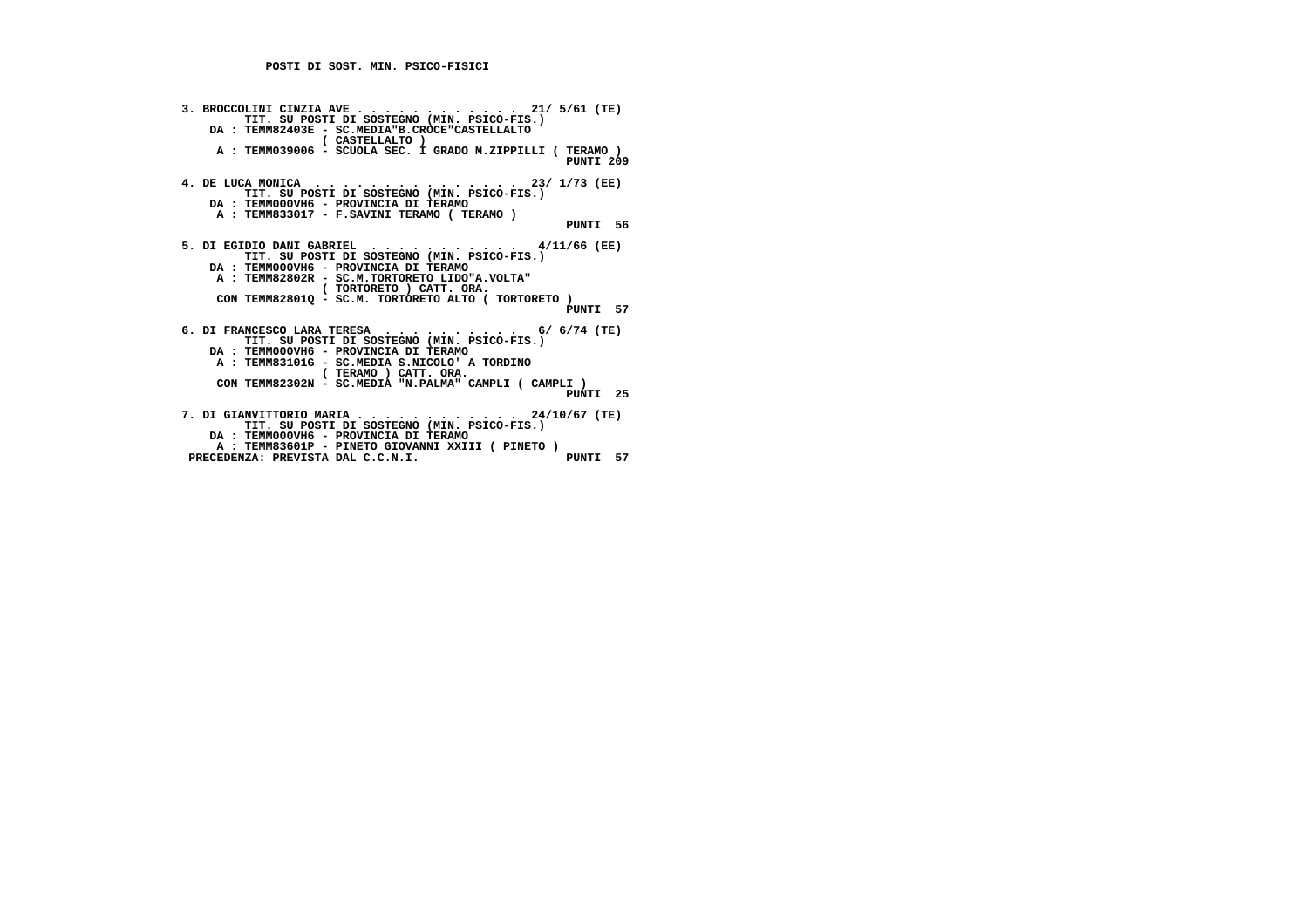| 8. DI LUIGI CATERINA 26/ 2/71 (TE)<br>TIT. SU POSTI DI SOSTEGNO (MIN. PSICO-FIS.)<br>DA: TEMM000VH6 - PROVINCIA DI TERAMO              |
|----------------------------------------------------------------------------------------------------------------------------------------|
| A : TEMM82403E - SC.MEDIA"B.CROCE"CASTELLALTO<br>(CASTELLALTO)                                                                         |
| PUNTI 60                                                                                                                               |
| 9. GIUSTI MARIA 11/ 7/51 (AQ)<br>TIT. SU POSTI DI SOSTEGNO (MIN. PSICO-FIS.)                                                           |
| DA: TEMM818026 - SCUOLA SEC. I GRADO TOSSICIA ( TOSSICIA )<br>A : TEMM818015 - SCUOLA SEC. I GRADO COLLEDARA<br>(COLLEDARA) CATT. ORA. |
| CON TEMM819011 - SC.M. "G. PARROZZANI"ISOLA G. SASS<br>( ISOLA DEL GRAN SASSO D'ITALIA )                                               |
| PRECEDENZA: PREVISTA DAL C.C.N.I.<br>PUNTI 192                                                                                         |
| 10. LANZI LUCIA 29/10/67 (EE)<br>TIT. SU POSTI DI SOSTEGNO (MIN. PSICO-FIS.)                                                           |
| DA : TEMM000VH6 - PROVINCIA DI TERAMO<br>A : TEMM83601P - PINETO GIOVANNI XXIII ( PINETO )<br>PUNTI 69                                 |
| TIT. SU POSTI DI SOSTEGNO (MIN. PSICO-FIS.)                                                                                            |
| DA: TEMM81101A - SC.M. "GIOVANNI XXIII"TORRICELLA<br>(TORRICELLA SICURA)                                                               |
| A: TEMM04000A - SC.MEDIA "DELFICO" TERAMO (TERAMO)<br>PUNTI 171                                                                        |
| 12. NARCISI LEONDINA 12/ 5/65 (TE)<br>TIT. SU POSTI DI SOSTEGNO (MIN. PSICO-FIS.)                                                      |
| DA : TEMM000VH6 - PROVINCIA DI TERAMO                                                                                                  |
| A : TEMM83802B - SC.M. BASCIANO ( BASCIANO )                                                                                           |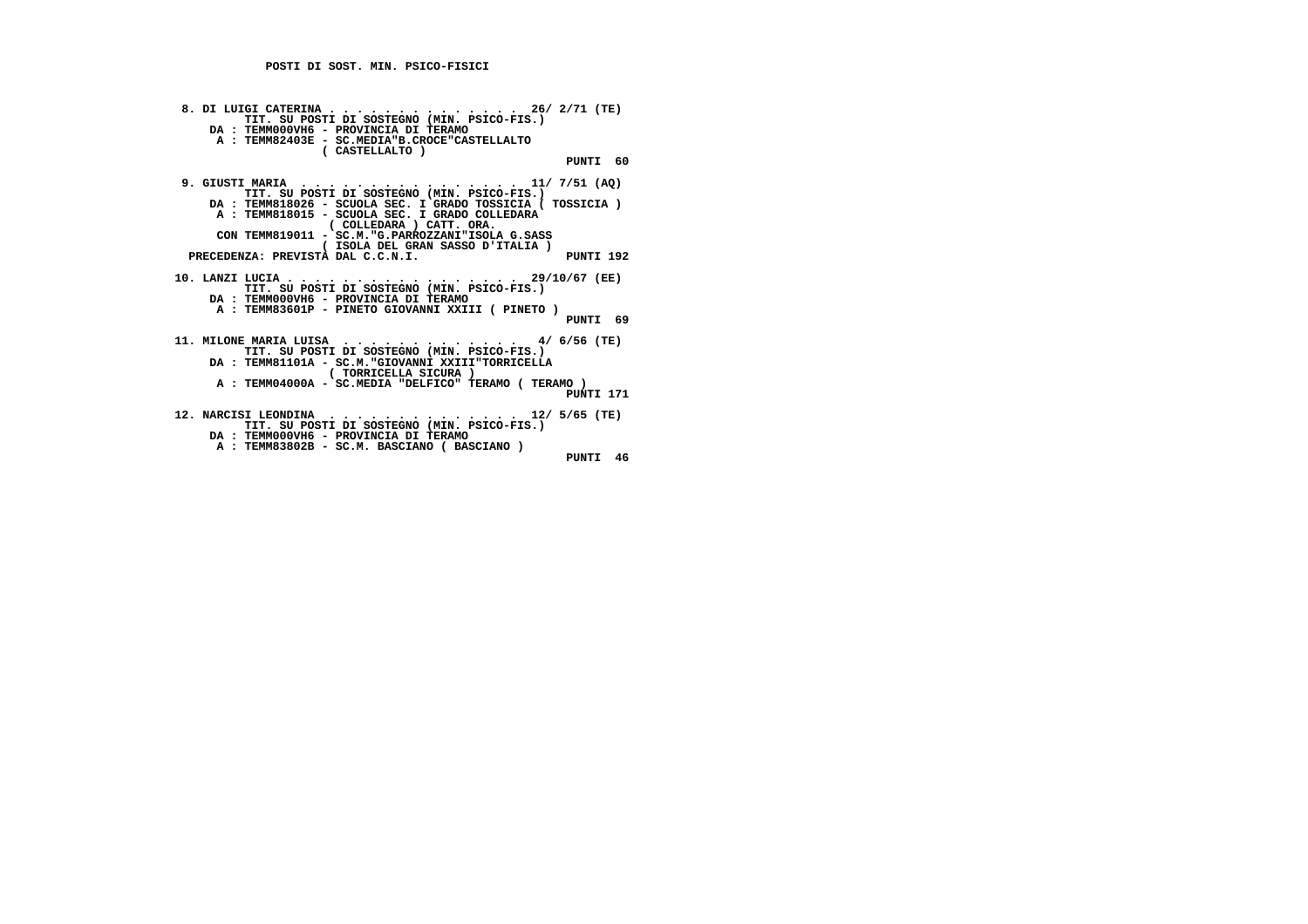| 13. RASETTI CARLA 25/ 9/73 (TE)<br>TIT. SU POSTI DI SOSTEGNO (MIN. PSICO-FIS.)<br>DA: TEMM000VH6 - PROVINCIA DI TERAMO<br>A: TEMM039006 - SCUOLA SEC. I GRADO M.ZIPPILLI (TERAMO)<br>PRECEDENZA: PREVISTA DAL C.C.N.I.        | PINTT 77    |
|-------------------------------------------------------------------------------------------------------------------------------------------------------------------------------------------------------------------------------|-------------|
| 14. SFORZA MARINA 20/12/68 (TE)<br>TIT. SU POSTI DI SOSTEGNO (MIN. PSICO-FIS.)<br>DA : TEMM000VH6 - PROVINCIA DI TERAMO<br>A : TEMM839016 - SCUOLA MEDIA VILLA ROSA ( MARTINSICURO )                                          | PUNTI 51    |
| *****<br>TRASFERIMENTI TRA PROVINCE DIVERSE                                                                                                                                                                                   |             |
| 1. DI BONAVENTURA ANTONELLA 17/ 1/67 (TE)<br>TIT. SU POSTI DI SOSTEGNO (MIN. PSICO-FIS.)<br>DA: BSMM073004 - TREBESCHI-CATULLO-DESENZANO D/G<br>( DESENZANO DEL GARDA )<br>A : TEMM83701E - SILVI G.PASCOLI ( SILVI )         | PUNTI 39    |
| 2. GROSSI MARCO 18/ 7/72 (TE)<br>TIT. SU POSTI DI SOSTEGNO (MIN. PSICO-FIS.)<br>DA: PEMM105009 - S.M.S.VIRGILIO-CARDUCCI-MONTALE ( PESCARA )<br>A : TEMM825018 - SC.M. "G.CARDELLI" MOSCIANO S.A.<br>( MOSCIANO SANT'ANGELO ) | PUNTI 53    |
| 3. MANETTA ANNAMARIA 10/ 2/63 (TE)<br>TIT. SU POSTI DI SOSTEGNO (MIN. PSICO-FIS.)<br>DA : CHMM00800B - SMS G.B. VICO ( CHIETI )<br>A : TEMM825018 - SC.M. "G.CARDELLI" MOSCIANO S.A.<br>( MOSCIANO SANT'ANGELO )              | PUNTI<br>65 |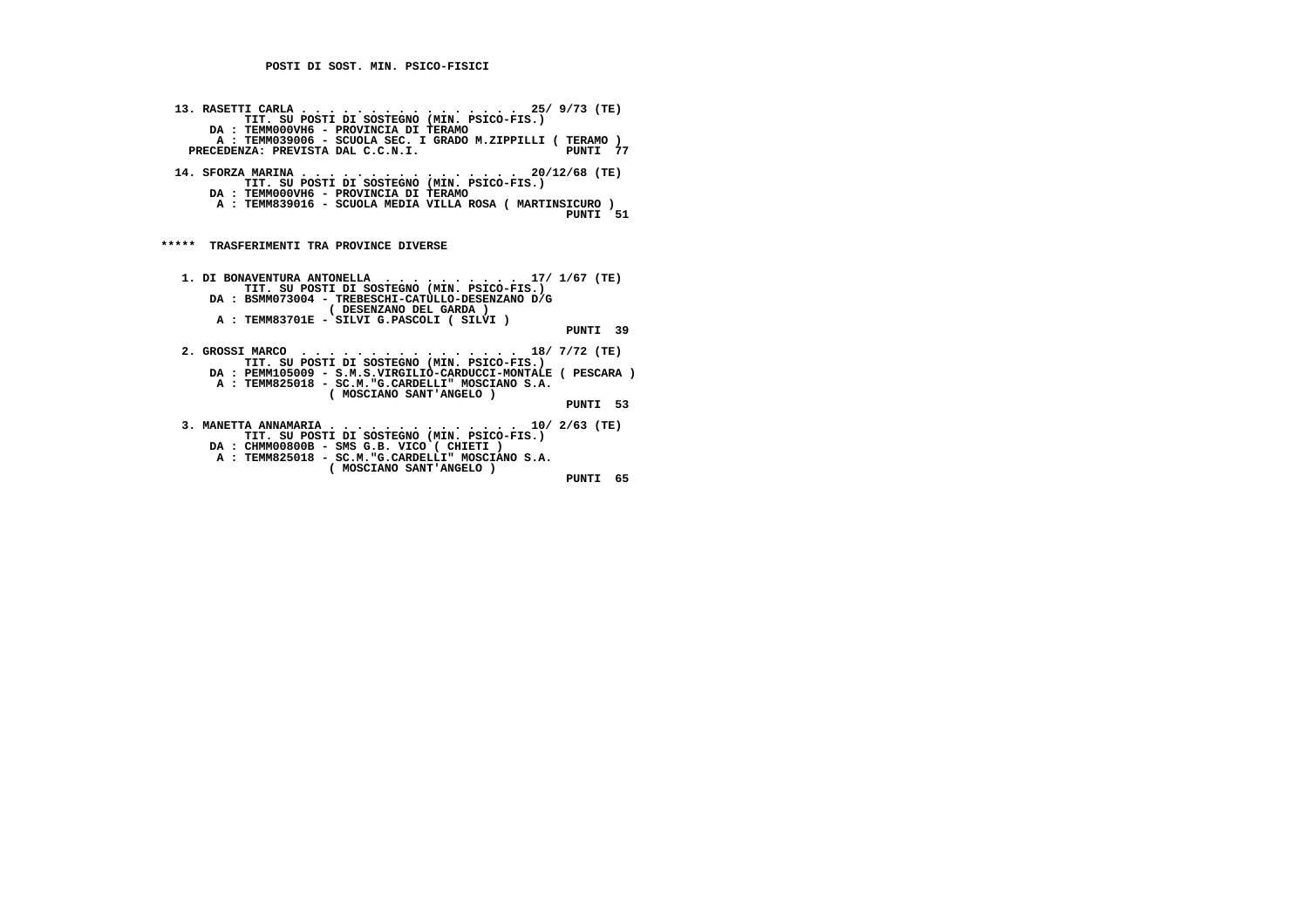- 1. IANNACCI FRANCESCA . . . . . . . . . . . . . . . . 22/12/70 (AQ)<br>TIT. SU POSTI DI SOSTEGNO (MIN. PSICO-FIS.)<br>DA : TEMM82802R SC.M.TORTORETO LIDO"A.VOLTA" ( TORTORETO )<br>A : TEMM047005 BINDI PAGLIACCETTI ( GIULIANOVA
	-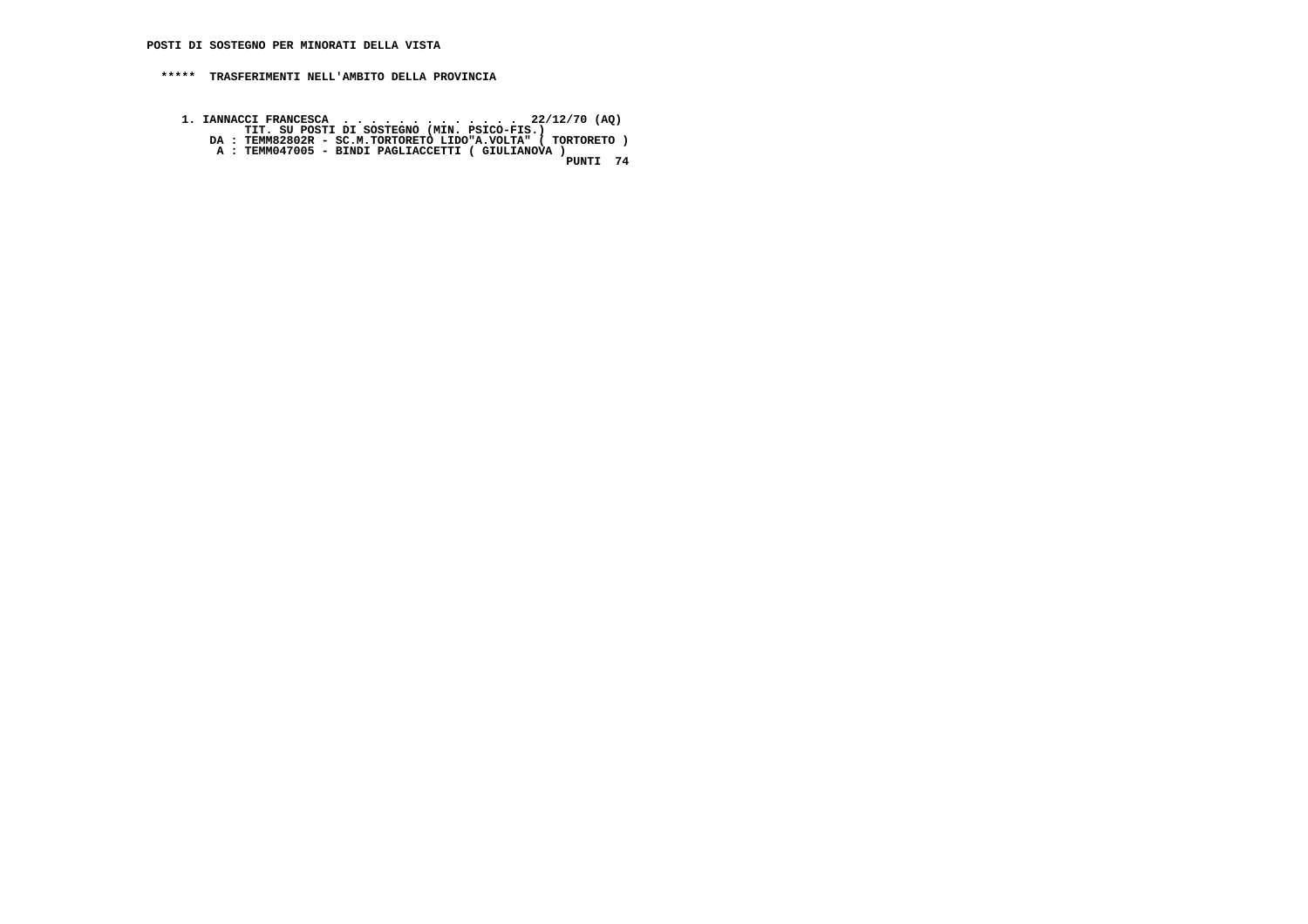**\*\*\*\*\* CLASSE DI CONCORSO 77/A FLAUTO**

 **\*\*\*\*\* TRASFERIMENTI TRA PROVINCE DIVERSE**

**1. SABBATINI MICAELA . . . . . . . . . . . . . . . . . . 14/ 2/75 (CH)**<br>DA : RMMM81501P - ANGELICA BALABANOFF ( ROMA )<br>A : TEMM047005 - BINDI PAGLIACCETTI ( GIULIANOVA )<br>PUNTI 52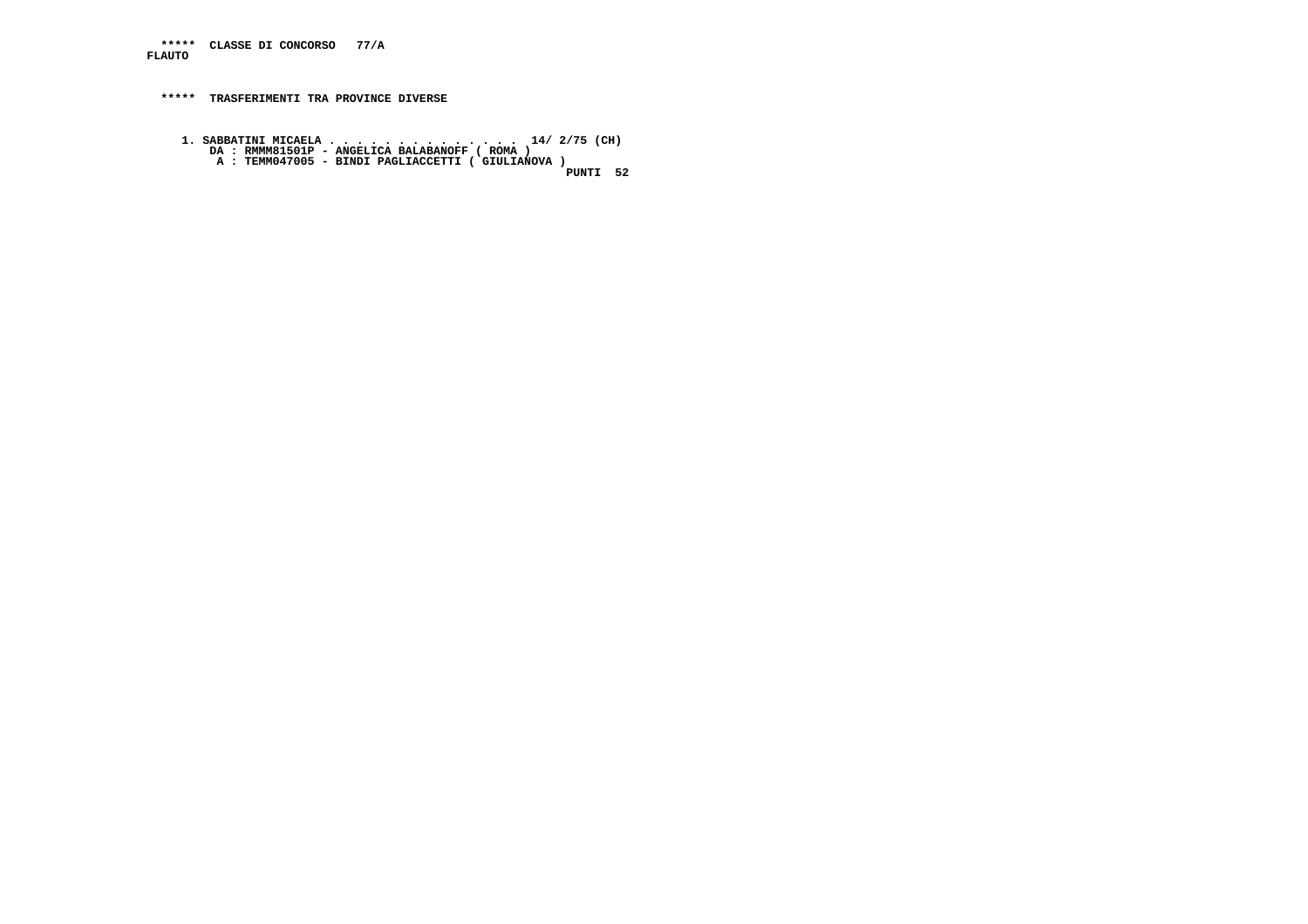**\*\*\*\*\* CLASSE DI CONCORSO 77/A VIOLINO**

 **\*\*\*\*\* TRASFERIMENTI NELL'AMBITO DELLA PROVINCIA**

**1. PALUCCI CRISTINA ..................... 19/ 4/69 (PE)**<br>DA : TEMM000VH6 - PROVINCIA DI TERAMO<br>A : TEMM047005 - BINDI PAGLIACCETTI ( GIULIANOVA )<br>PUNTI 28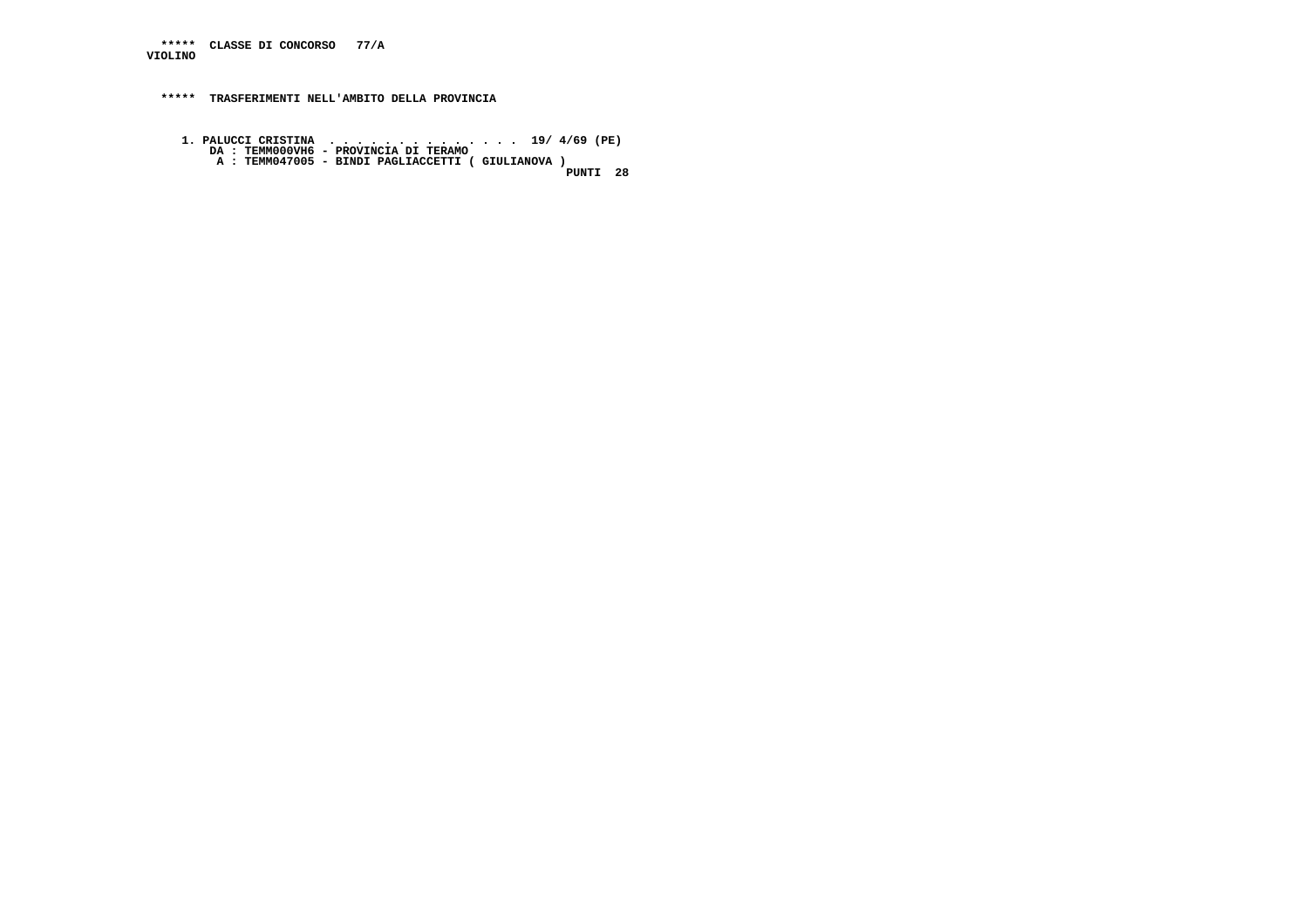**\*\*\*\*\* PASSAGGI DI RUOLO**

 **1. D'EUSTACCHIO GABRIELLA . . . . . . . . . . . 7/ 3/67 (PE) DA : TESL01201L - L. ART. LICEO ARTISTICO MONTAUTI ( TERAMO ) A : TEMM047005 - BINDI PAGLIACCETTI ( GIULIANOVA ) DA SCUOLA SECONDARIA DI SECONDO GRADO PUNTI 49**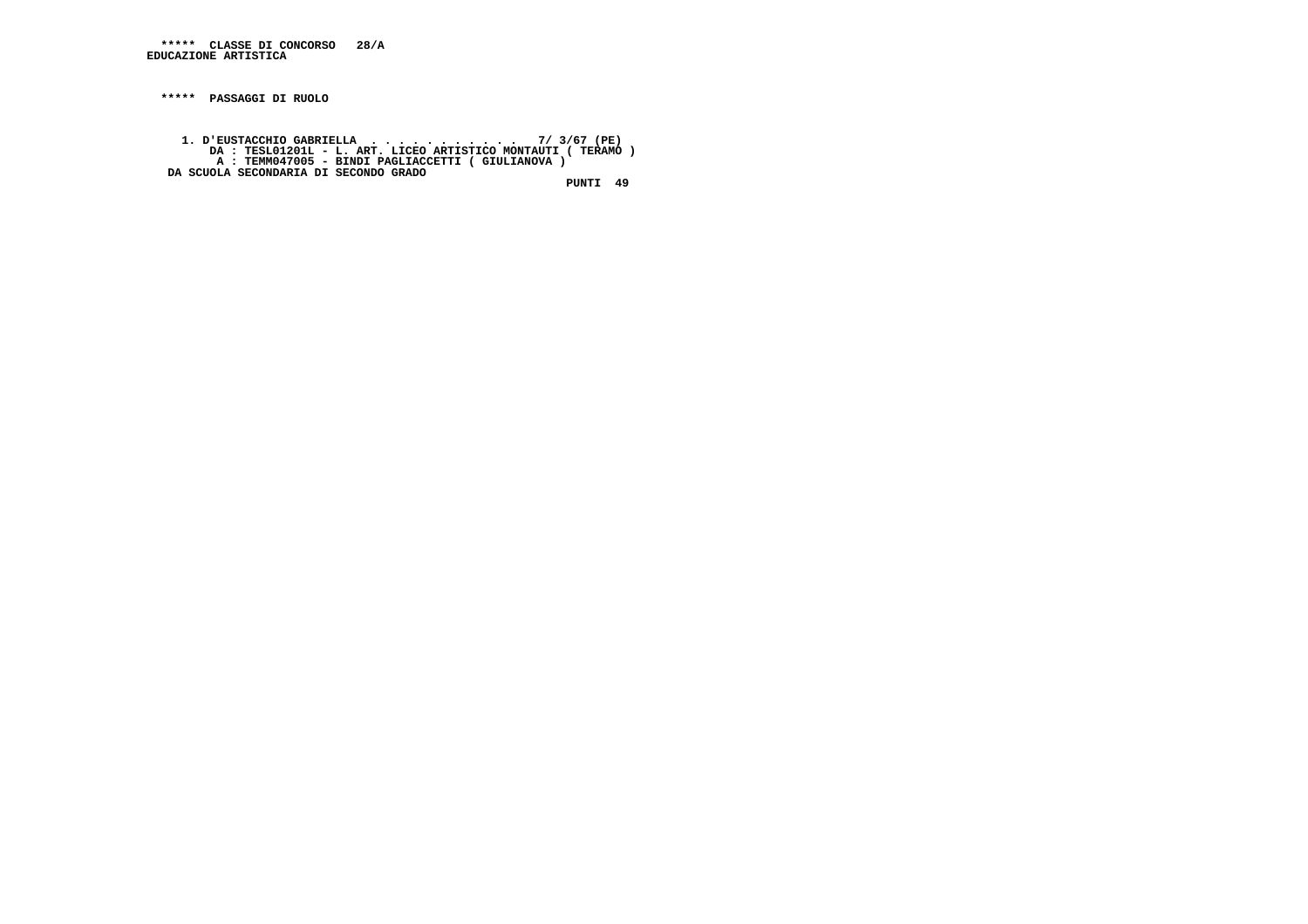### **\*\*\*\*\* TRASFERIMENTI NELL'AMBITO DEL COMUNE**

 **1. BENNATI MARIA . . . . . . . . . . . . . . . . 18/ 2/60 (SP) TIT. SU POSTI DI SOSTEGNO (MIN. PSICO-FIS.) DA : TEMM839016 - SCUOLA MEDIA VILLA ROSA ( MARTINSICURO ) A : TEMM84001A - SC. MEDIA COLOMBO MARTINSICURO ( MARTINSICURO ) PUNTI 176 2. DI SANTE TIZIANA . . . . . . . . . . . . . . 7/ 4/58 (TE) TIT. SU POSTI DI SOSTEGNO (MIN. PSICO-FIS.) DA : TEMM039006 - SCUOLA SEC. I GRADO M.ZIPPILLI ( TERAMO ) A : TEMM039006 - SCUOLA SEC. I GRADO M.ZIPPILLI CON TEMM83201B - SC.M."C.D'ALESSANDRO"TERAMO" ( TERAMO ) ( TERAMO ) CATT. ORA.**PUNTI 97 PRECEDENZA: PREVISTA DAL C.C.N.I.  **3. ZONFA ADA . . . . . . . . . . . . . . . . . . 9/ 1/62 (AQ) TIT. SU POSTI DI SOSTEGNO (MIN. PSICO-FIS.) DA : TEMM83601P - PINETO GIOVANNI XXIII ( PINETO ) A : TEMM83601P - PINETO GIOVANNI XXIII ( PINETO ) PUNTI 148 \*\*\*\*\* TRASFERIMENTI NELL'AMBITO DELLA PROVINCIA 1. CIOSCHI ANTONELLA . . . . . . . . . . . . . . 24/ 9/62 (TE) TIT. SU POSTI DI SOSTEGNO (MIN. PSICO-FIS.)**

 **DA : TEMM83101G - SC.MEDIA S.NICOLO' A TORDINO ( TERAMO ) A : TEMM047005 - BINDI PAGLIACCETTI ( GIULIANOVA )**

 **PUNTI 118**

 **2. LABROZZI CARLO . . . . . . . . . . . . . . . 13/ 1/67 (TE) TIT. SU POSTI DI SOSTEGNO (MIN. PSICO-FIS.) DA : TEMM83802B - SC.M. BASCIANO ( BASCIANO ) A : TEMM83801A - SCUOLA MEDIA TE VILLA VOMANO ( TERAMO ) CATT. ORA. CON TEMM83802B - SC.M. BASCIANO ( BASCIANO ) PUNTI 76**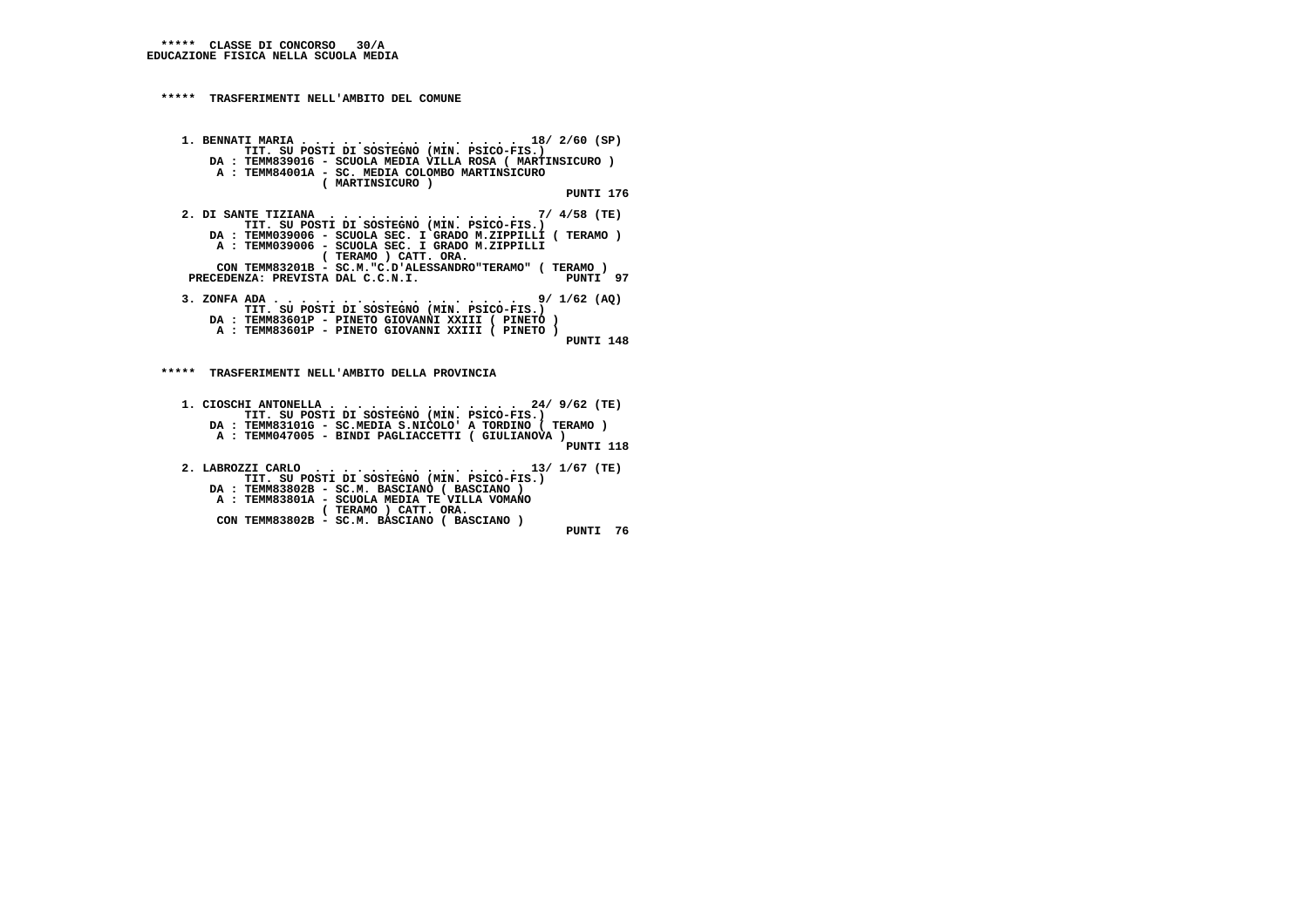**CL. CONC.: EDUCAZ. FISICA.**

| 3. PEPE MARIA 28/ 3/57 (TE)                            |
|--------------------------------------------------------|
| DA: TEMM83601P - PINETO GIOVANNI XXIII ( PINETO )      |
| A: TEMM83201B - SC.M. "C.D'ALESSANDRO"TERAMO" (TERAMO) |
| <b>PINTT 183</b><br>PRECEDENZA: PREVISTA DAL C.C.N.I.  |
|                                                        |
| 4. ROSA ELVIO 26/ 5/56 (TE)                            |
| DA: TEMM84001A - SC. MEDIA COLOMBO MARTINSICURO        |
| ( MARTINSICURO )                                       |
| A : TEMM047005 - BINDI PAGLIACCETTI ( GIULIANOVA )     |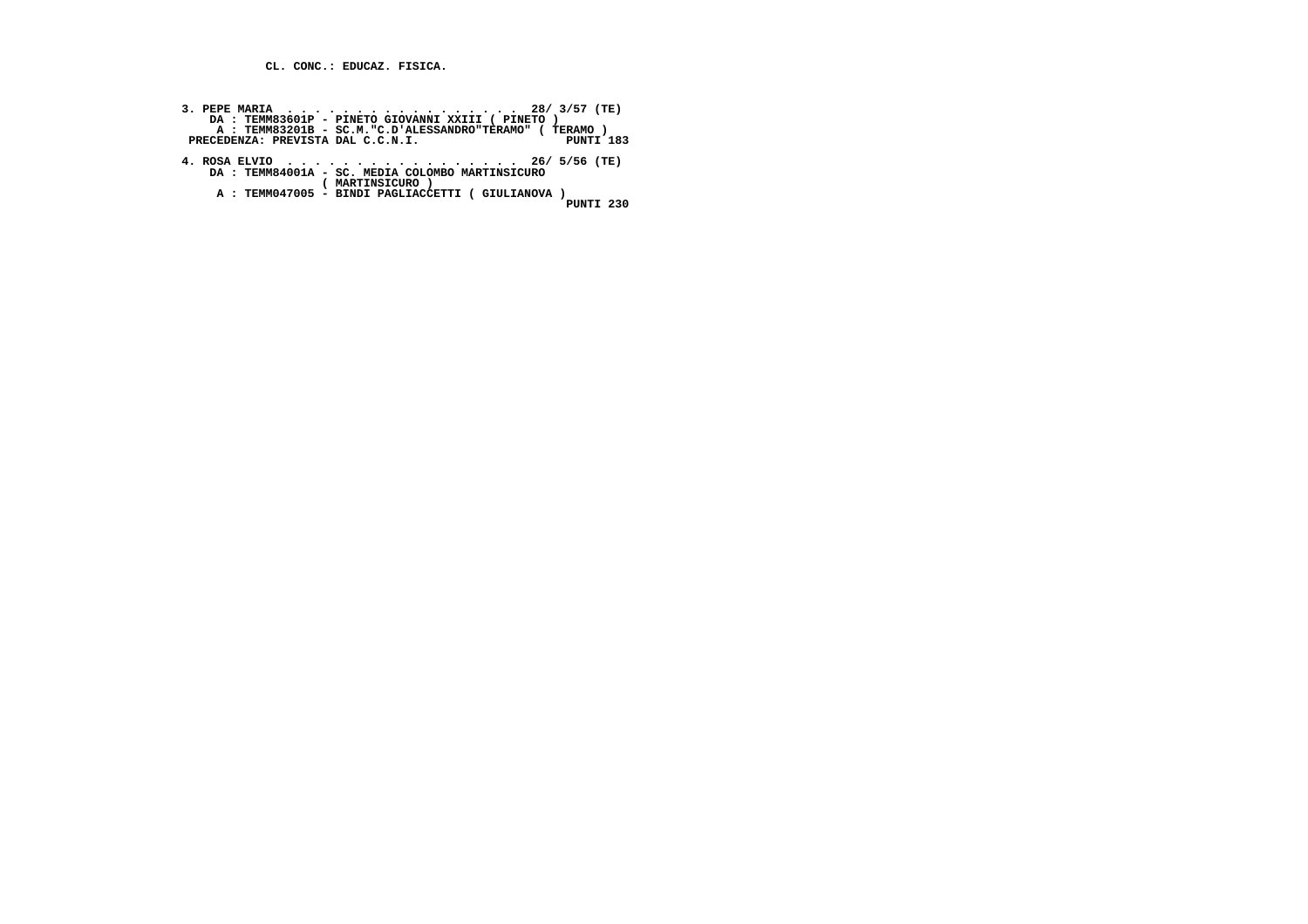**1. SECONI DANIELE . . . . . . . . . . . . . . . 1/10/60 (TE) DA : TEMM83802B - SC.M. BASCIANO ( BASCIANO ) A : TEMM000XH4 - DOTAZIONE ORGANICA PROVINCIALE ( TE ) PRECEDENZA: TRASFERIMENTO D'UFFICIO IN PROVINCIA PUNTI 159**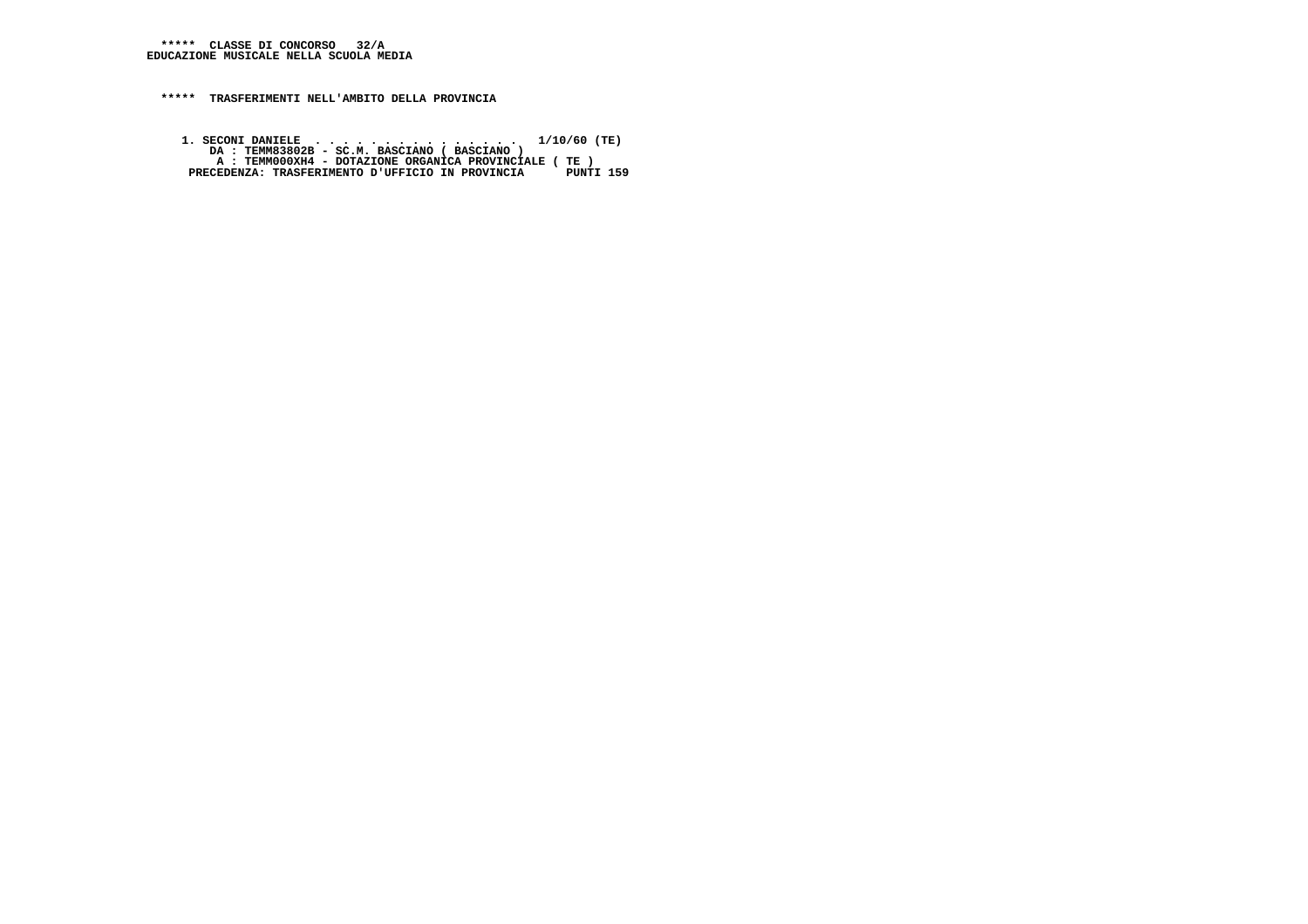```
 ***** TRASFERIMENTI NELL'AMBITO DELLA PROVINCIA 1. DI GASPARE VALERIANO . . . . . . . . . . . . 28/ 1/61 (TE)
DA : TECT70100G - C.T CENTRO TERRITORIALE 3 SILVI A : TEMM839016 - SCUOLA MEDIA VILLA ROSA
( MARTINSICURO ) CATT. ORA.
CON TEMM82201R - SC.M."E.FERMI"ALBA ADRIATICA ( ALBA ADRIATICA )
PRECEDENZA: EX PERDENTE POSTO NEL COMUNE PUNTI 44 2. MACRINI PASQUALINO . . . . . . . . . . . . . 29/ 5/67 (TE)
DA : TEMM000VH6 - PROVINCIA DI TERAMO
A : TEMM818015 - SCUOLA SEC. I GRADO COLLEDARA ( COLLEDARA ) CATT. ORA.
CON TEMM039006 - SCUOLA SEC. I GRADO M.ZIPPILLI ( TERAMO )
PUNTI 31
3. MANTOVAN BORGHESE SILVIO . . . . . . . . . . 3/ 5/49 (RO)
DA : TEMM83601P - PINETO GIOVANNI XXIII ( PINETO )
A : TEMM820015 - SC. MEDIA DI RIPATTONI
( BELLANTE ) CATT. ORA.
CON TEMM820026 - SC.M."A. SALICETI" BELLANTE ( BELLANTE )
PUNTI 126 4. QUAGLIA IVO . . . . . . . . . . . . . . . . . 28/11/46 (TE)
DA : TEMM000XH4 - DOTAZIONE ORGANICA PROVINCIALE ( TE ) A : TEMM83201B - SC.M."C.D'ALESSANDRO"TERAMO" ( TERAMO ) CATT. ORA.
CON TEMM04000A - SC.MEDIA "DELFICO" TERAMO ( TERAMO )
PUNTI 33 5. SCIAMANNA PASQUALE . . . . . . . . . . . . . 3/12/51 (TE)
DA : TEMM81001E - SC.M."G.D.ERASMO"CELLINO ATT. ( CELLINO ATTANASIO ) A : TEMM83502X - SC.M. MORRO D'ORO
( MORRO D'ORO ) CATT. ORA.
CON TEMM047005 - BINDI PAGLIACCETTI ( GIULIANOVA )PUNTI 285
     PRECEDENZA: TRASFERIMENTO D'UFFICIO IN PROVINCIA
```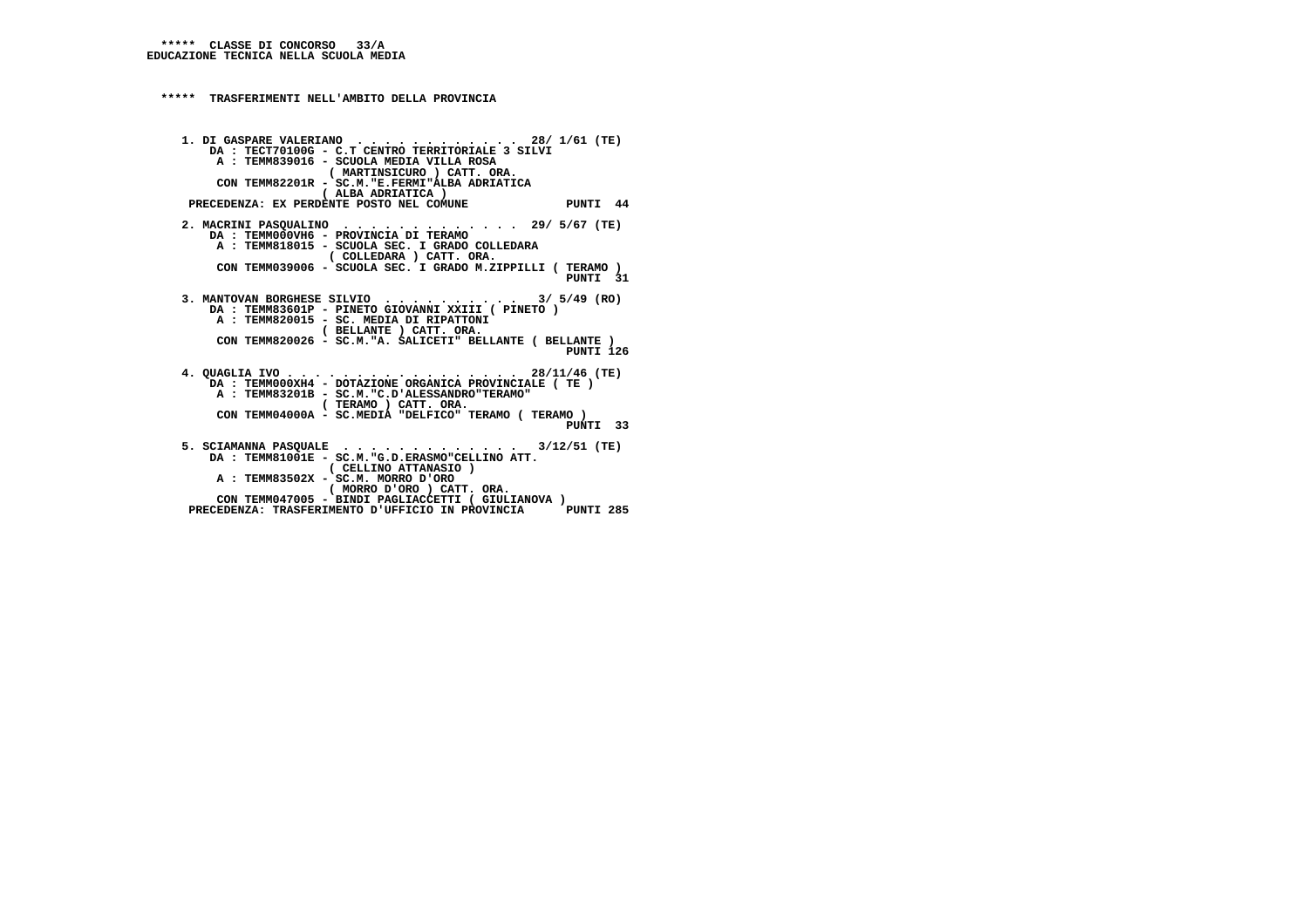### **\*\*\*\*\* TRASFERIMENTI NELL'AMBITO DEL COMUNE**

```
 1. CIABATTONI ANTONELLO . . . . . . . . . . . . 22/ 3/69 (EE) TIT. SU POSTI DI SOSTEGNO (MIN. PSICO-FIS.)
DA : TEMM825018 - SC.M."G.CARDELLI" MOSCIANO S.A. ( MOSCIANO SANT'ANGELO )
A : TEMM825018 - SC.M."G.CARDELLI" MOSCIANO S.A. ( MOSCIANO SANT'ANGELO ) PUNTI 105 2. DI FELICE MANOLA LUCIA . . . . . . . . . . . 21/ 6/72 (TE)
DA : TEMM83101G - SC.MEDIA S.NICOLO' A TORDINO ( TERAMO ) A : TEMM833017 - F.SAVINI TERAMO ( TERAMO ) PRECEDENZA: EX PERDENTE POSTO NELLA SCUOLA PUNTI 37
```
 **3. DI GIANNATALE CINZIA . . . . . . . . . . . . 19/ 4/72 (TE) DA : TEMM039006 - SCUOLA SEC. I GRADO M.ZIPPILLI ( TERAMO ) A : TEMM833017 - F.SAVINI TERAMO ( TERAMO ) PRECEDENZA: EX PERDENTE POSTO NELLA SCUOLA PUNTI 40**

 **4. DI MARZIO VALERIA . . . . . . . . . . . . . . 11/10/69 (AQ) DA : TECT70100G - C.T CENTRO TERRITORIALE 3 SILVI A : TEMM83701E - SILVI G.PASCOLI ( SILVI ) PUNTI 41**

 **5. DI SERAFINO LEONORA . . . . . . . . . . . . . 26/ 9/51 (TE) DA : TEMM84001A - SC. MEDIA COLOMBO MARTINSICURO ( MARTINSICURO ) A : TEMM839016 - SCUOLA MEDIA VILLA ROSA ( MARTINSICURO ) PUNTI 139 6. SCIMITARRA VERONICA . . . . . . . . . . . . . 28/ 7/74 (TE) DA : TEMM83101G - SC.MEDIA S.NICOLO' A TORDINO ( TERAMO ) A : TEMM833017 - F.SAVINI TERAMO ( TERAMO )**

- **PRECEDENZA: EX PERDENTE POSTO NELLA SCUOLA PUNTI 33**
- **7. ZILLI ROBERTA . . . . . . . . . . . . . . . . 23/ 3/67 (AQ) DA : TEMM04000A SC.MEDIA "DELFICO" TERAMO ( TERAMO ) A : TEMM833017 - F.SAVINI TERAMO ( TERAMO ) PUNTI 33**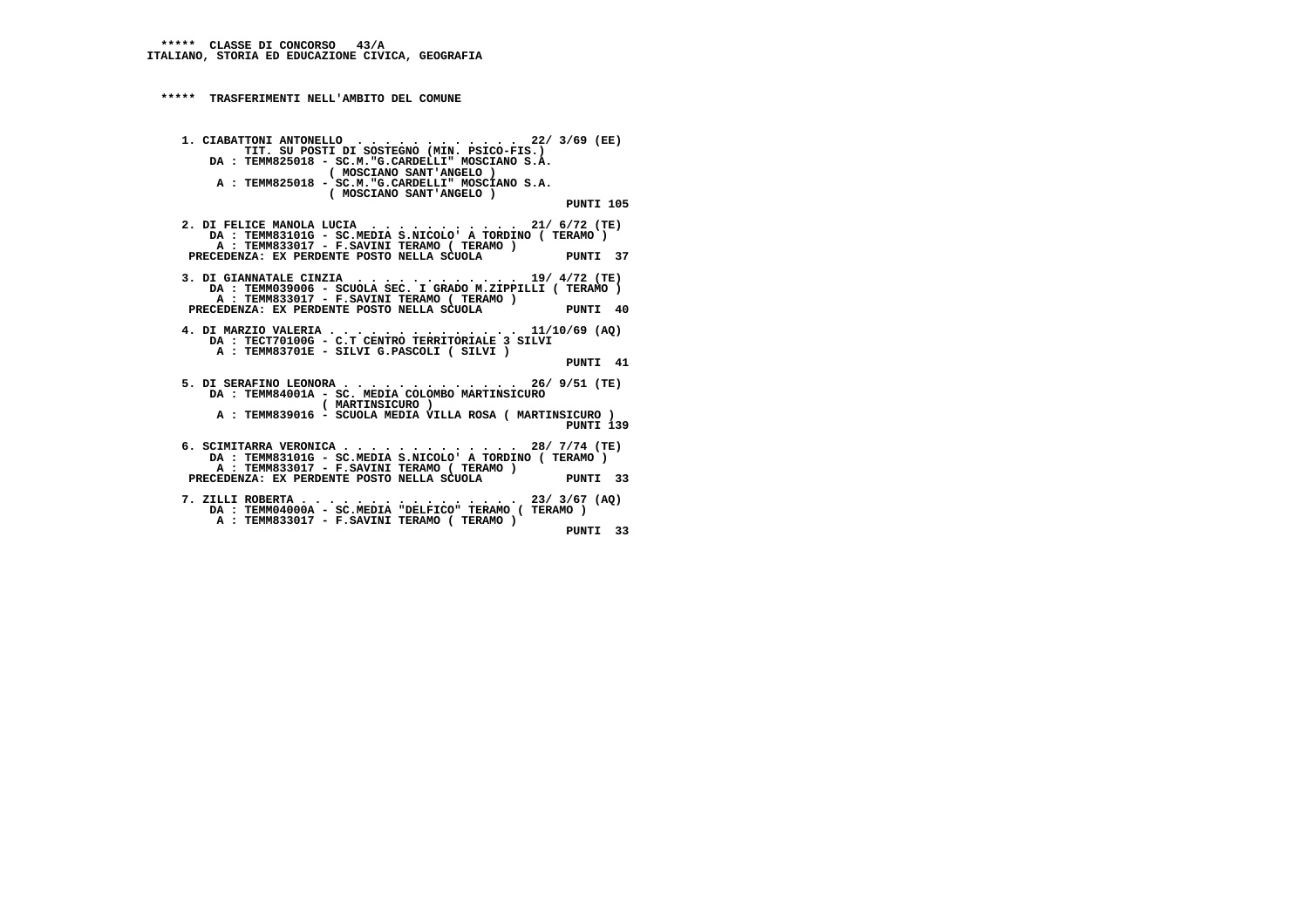```
 1. ASSOGNA DANIELA . . . . . . . . . . . . . . . 16/10/75 (TE)
DA : TEMM82802R - SC.M.TORTORETO LIDO"A.VOLTA" ( TORTORETO ) A : TEMM83601P - PINETO GIOVANNI XXIII ( PINETO ) PUNTI 44 2. BENVENUTI MARIATERESA . . . . . . . . . . . . 25/ 3/70 (TE)
DA : TEMM84001A - SC. MEDIA COLOMBO MARTINSICURO ( MARTINSICURO )
A : TEMM03100G - D'ANNUNZIO-ROMANI ( ROSETO DEGLI ABRUZZI )
PUNTI 49 3. CALZOLAIO GIUSEPPINA . . . . . . . . . . . . 12/ 2/68 (FG)
DA : TEMM81002G - SCUOLA MEDIA CERMIGNANO ( CERMIGNANO ) A : TEMM039006 - SCUOLA SEC. I GRADO M.ZIPPILLI ( TERAMO ) CATT. ORA.
CON TEMM833017 - F.SAVINI TERAMO ( TERAMO )
SOPRANNUMERARIO TRASFERITO A DOMANDA CONDIZIONATA PUNTI 63 4. CIPRIETTI MARIA . . . . . . . . . . . . . . . 19/ 4/65 (TE)
DA : TEMM84001A - SC. MEDIA COLOMBO MARTINSICURO ( MARTINSICURO )
A : TEMM047005 - BINDI PAGLIACCETTI ( GIULIANOVA )PUNTI 47
      PRECEDENZA: EX PERDENTE POSTO NELLA SCUOLA
5. D'EMILIO CARMELA . . . . . . . . . . . . . . 29/ 7/65 (TE)
DA : TEMM81401T - SC.M. SANT'OMERO ( SANT'OMERO )
A : TEMM047005 - BINDI PAGLIACCETTI ( GIULIANOVA )PINTT 45
      PRECEDENZA: EX PERDENTE POSTO NELLA SCUOLA
6. DI GREGORIO CARMELA . . . . . . . . . . . . . 11/10/51 (TE)
DA : TEMM83502X - SC.M. MORRO D'ORO ( MORRO D'ORO )
A : TEMM039006 - SCUOLA SEC. I GRADO M.ZIPPILLI ( TERAMO )
PUNTI 215
```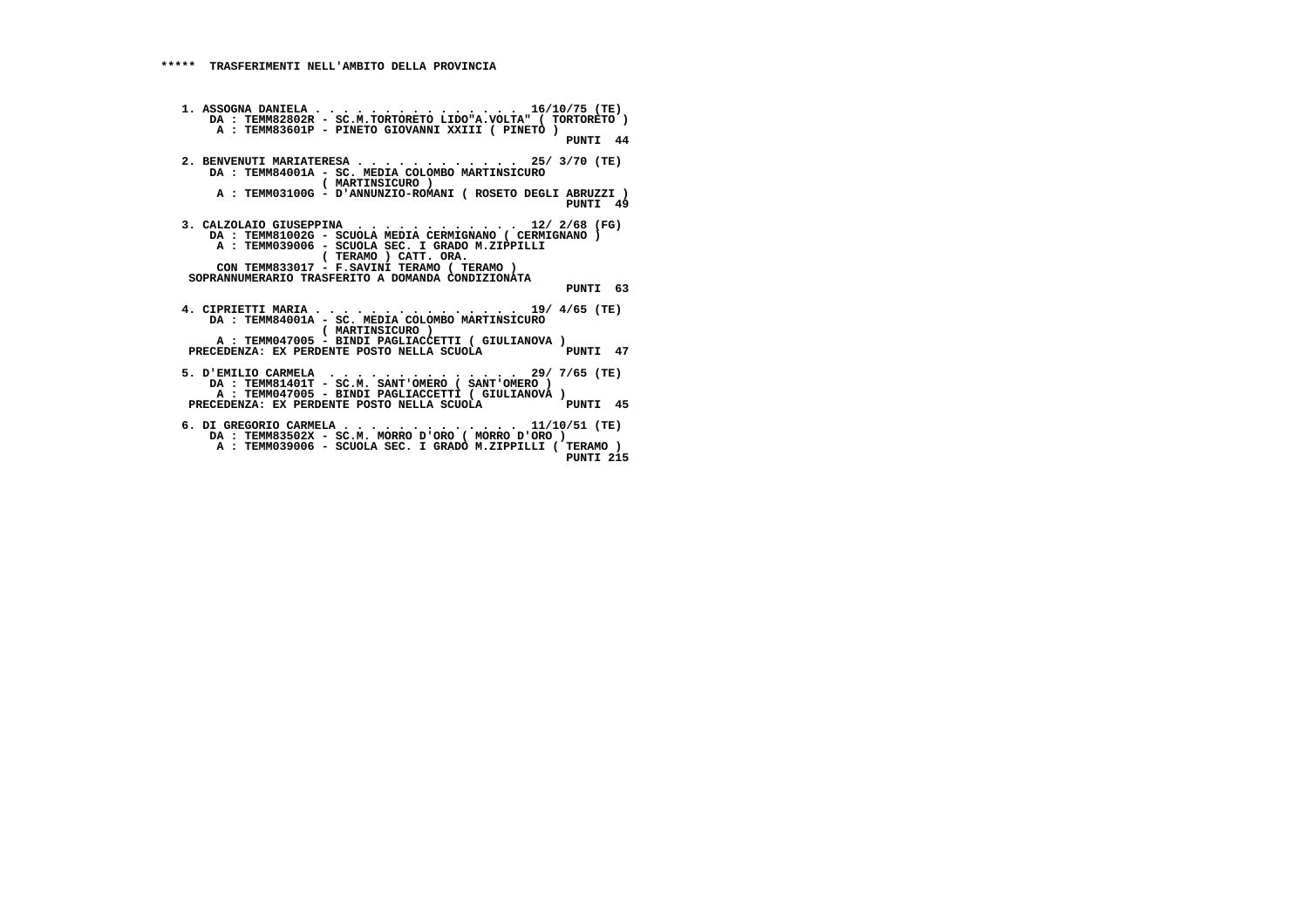```
 7. DI MARCO BENEDETTA . . . . . . . . . . . . . 28/10/73 (TE)
DA : TEMM82902L - SC. MEDIA NERITO ( CROGNALETO )
A : TEMM83502X - SC.M. MORRO D'ORO ( MORRO D'ORO )
PUNTI 56 8. DI MATTIA ESTER . . . . . . . . . . . . . . . 21/ 6/58 (GO)
DA : TEMM820026 - SC.M."A. SALICETI" BELLANTE ( BELLANTE ) A : TEMM825018 - SC.M."G.CARDELLI" MOSCIANO S.A. ( MOSCIANO SANT'ANGELO ) PRECEDENZA: EX PERDENTE POSTO NELLA SCUOLA PUNTI 131 9. DURANTE ANTONIA . . . . . . . . . . . . . . . 23/ 4/72 (TE)
DA : TEMM82402D - SC.M. CASTELNUOVO ( CASTELLALTO )
A : TEMM83601P - PINETO GIOVANNI XXIII ( PINETO ) PRECEDENZA: EX PERDENTE POSTO NELLA SCUOLA PUNTI 46 10. GRILLI STEFANIA . . . . . . . . . . . . . . . 22/ 4/73 (TE)
DA : TEMM83002R - SC.M. ANCARANO ( ANCARANO ) A : TEMM826025 - SC.M. "F.RANALLI" NERETO ( NERETO ) CATT. ORA.
CON TEMM81401T - SC.M. SANT'OMERO ( SANT'OMERO ) PUNTI 33 11. MANTINI MARIA GIUSEPPINA . . . . . . . . . . 28/ 6/64 (TE)
DA : TEMM818026 - SCUOLA SEC. I GRADO TOSSICIA ( TOSSICIA ) A : TEMM83801A - SCUOLA MEDIA TE VILLA VOMANO ( TERAMO )
PUNTI 69 12. PIOVANI JENNI . . . . . . . . . . . . . . . . 2/ 4/75 (TE)
DA : TEMM82403E - SC.MEDIA"B.CROCE"CASTELLALTO ( CASTELLALTO )
A : TEMM834013 - MAMBELLI BARNABEI ( ATRI ) PRECEDENZA: EX PERDENTE POSTO NELLA SCUOLA PUNTI 36 13. TAVANI MARIANTONIETTA . . . . . . . . . . . . 19/ 9/61 (TE)
DA : TEMM047005 - BINDI PAGLIACCETTI ( GIULIANOVA )
A : TEMM03100G - D'ANNUNZIO-ROMANI ( ROSETO DEGLI ABRUZZI )
PUNTI 118
```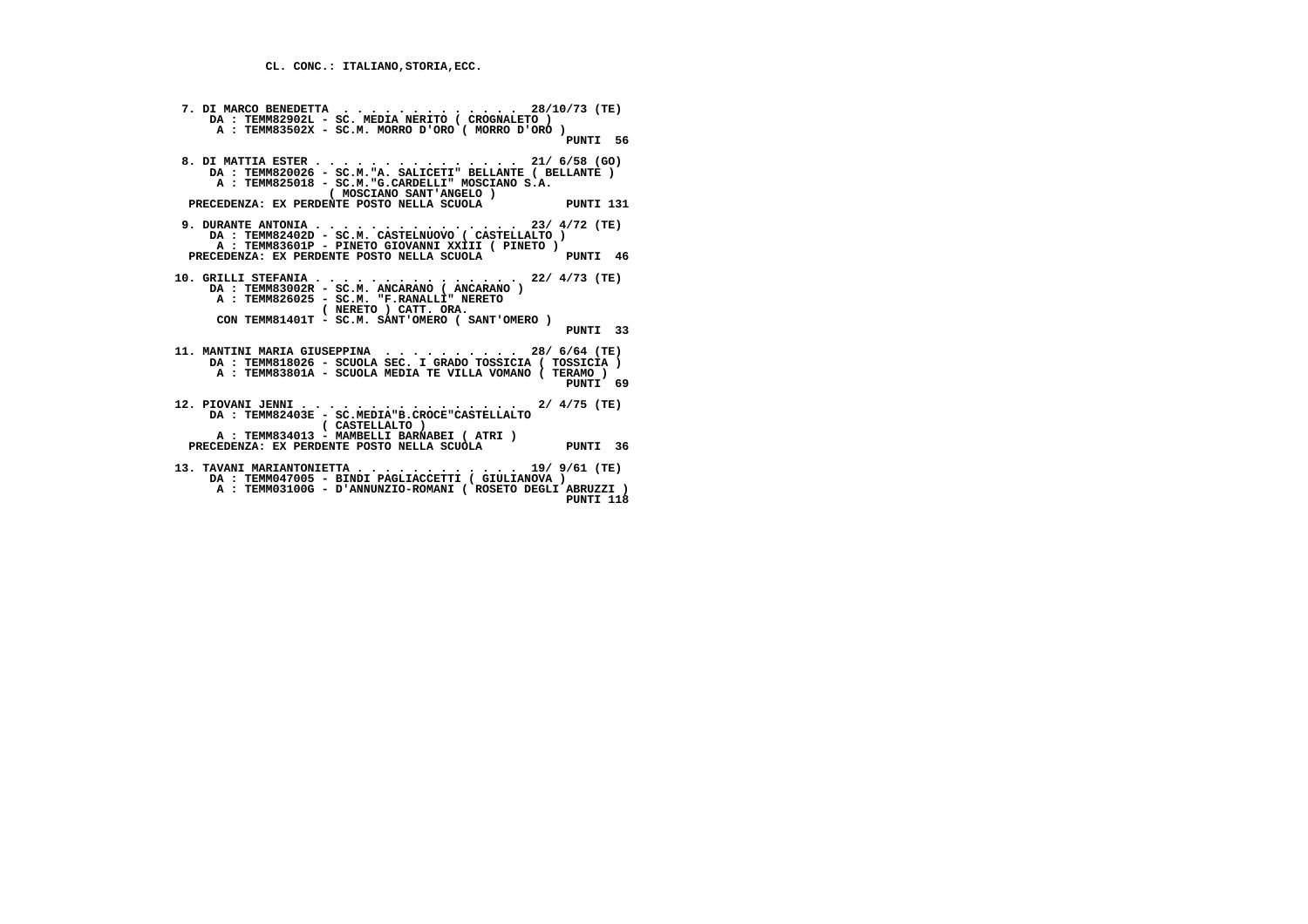**CL. CONC.: ITALIANO,STORIA,ECC.**

| 14. TRIBUIANI FEDERICA  22/ 7/74 (TE)<br>DA: TEMM84001A - SC. MEDIA COLOMBO MARTINSICURO<br>( MARTINSICURO )<br>A : TEMM047005 - BINDI PAGLIACCETTI ( GIULIANOVA )<br>PRECEDENZA: EX PERDENTE POSTO NELLA SCUOLA<br>PUNTI 47 |
|------------------------------------------------------------------------------------------------------------------------------------------------------------------------------------------------------------------------------|
| ***** TRASFERIMENTI TRA PROVINCE DIVERSE                                                                                                                                                                                     |
| 1. BACCHIELLI FRANCESCA 18/11/73 (AN)<br>DA : PSMM836028 - URBINO "PASCOLI" ( URBINO )<br>A : TEMM83802B - SC.M. BASCIANO ( BASCIANO ) CATT. ORA.<br>CON TEMM83501V - G.ROMUALDI NOTARESCO ( NOTARESCO )<br>PINTT 56         |
| 2. FARINELLI ELENA 2/ 5/72 (MI)<br>DA : MIMM8DL01P - CACCIA -BUSTO GAROLFO- ( BUSTO GAROLFO )<br>A : TEMM84001A - SC. MEDIA COLOMBO MARTINSICURO<br>( MARTINSICURO )<br>PUNTI 27                                             |
| 3. MARRONE SILVIA<br>.<br>$\ldots$ 17/11/75 (PE)<br>DA : REMM83101P - NOVELLARA "ORSI" ( NOVELLARA )<br>A: TECT70100G - C.T CENTRO TERRITORIALE 3 SILVI<br>PINTT 33                                                          |

 **4. SPECA MARIA LUISA . . . . . . . . . . . . . . 17/ 4/65 (AP) DA : APMM82801L - CENTOBUCHI "ALLEGRETTI" ( MONTEPRANDONE ) A : TEMM82201R - SC.M."E.FERMI"ALBA ADRIATICA ( ALBA ADRIATICA ) PUNTI 51**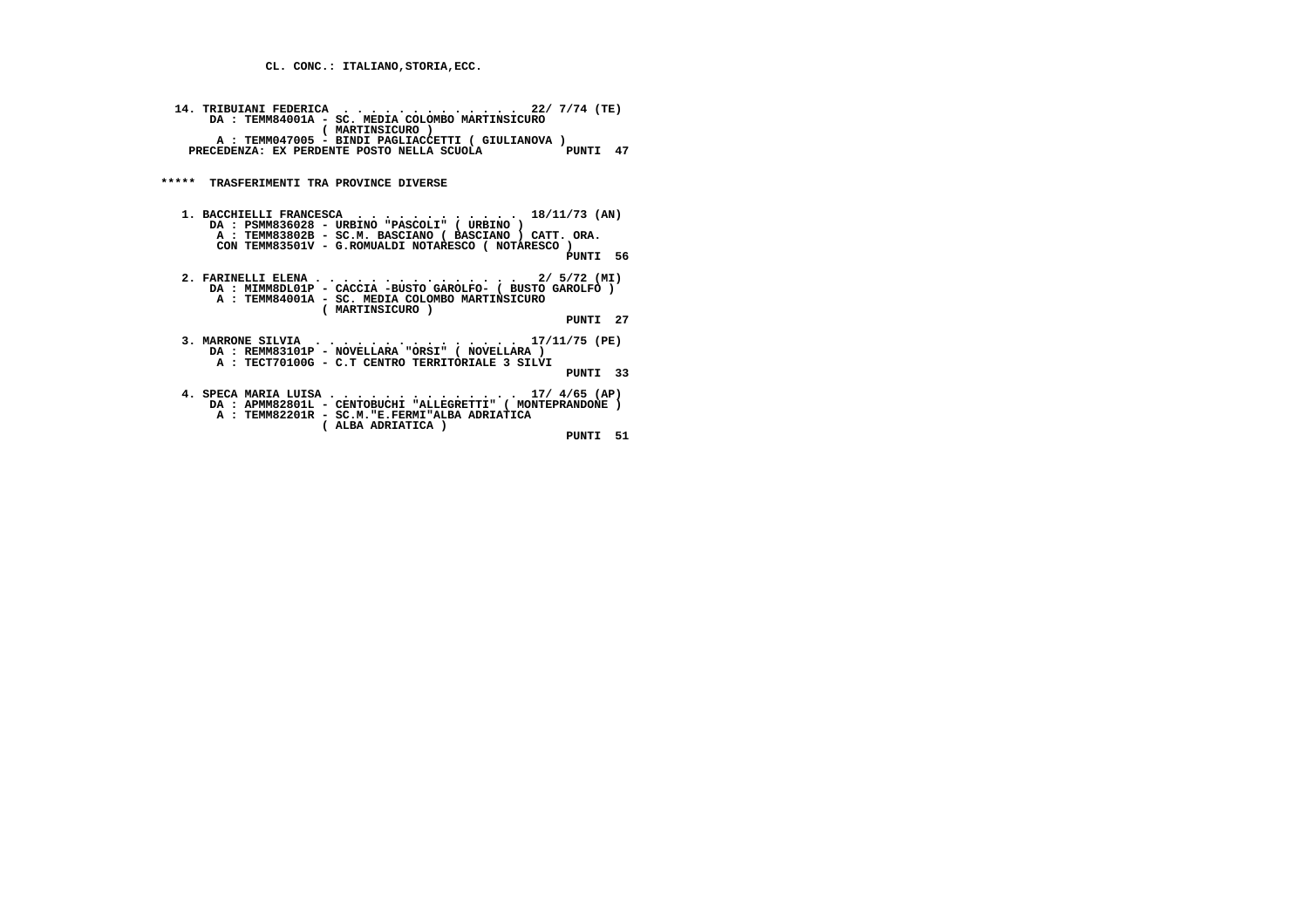```
 1. AVORIO GAVINA DONATELLA . . . . . . . . . . . 11/ 4/52 (SS)
DA : SSEE00101X - S.DONATO 1 CIRCOLO ( SASSARI )
A : TEMM83101G - SC.MEDIA S.NICOLO' A TORDINO ( TERAMO ) DA SCUOLA PRIMARIA PUNTI 202
2. CICHETTI DONATELLA . . . . . . . . . . . . . 9/ 1/59 (TE)
DA : TEEE813013 - COLONNELLA CAPOLUOGO ( COLONNELLA )
A : TEMM813012 - SC.M.COLONNELLA ( COLONNELLA ) DA SCUOLA PRIMARIA
PRECEDENZA: PASS. DI RUOLO - TITOLARI IN ESUBERO PUNTI 260 3. LUPINETTI SELENE . . . . . . . . . . . . . . 4/ 8/78 (TE)
DA : RMEE8CB01D - MENTANA II - CASALI ( MENTANA )
A : TEMM83101G - SC.MEDIA S.NICOLO' A TORDINO ( TERAMO ) DA SCUOLA PRIMARIA PUNTI 33 4. MANCINELLI MASSIMO . . . . . . . . . . . . . 8/ 8/73 (TE)
DA : APRH01001P - IPSAR "F. BUSCEMI" - SEZ. ASSOC. DI ( ASCOLI PICENO )
A : TEMM82201R - SC.M."E.FERMI"ALBA ADRIATICA ( ALBA ADRIATICA ) DA SCUOLA SECONDARIA DI SECONDO GRADO PUNTI 21
```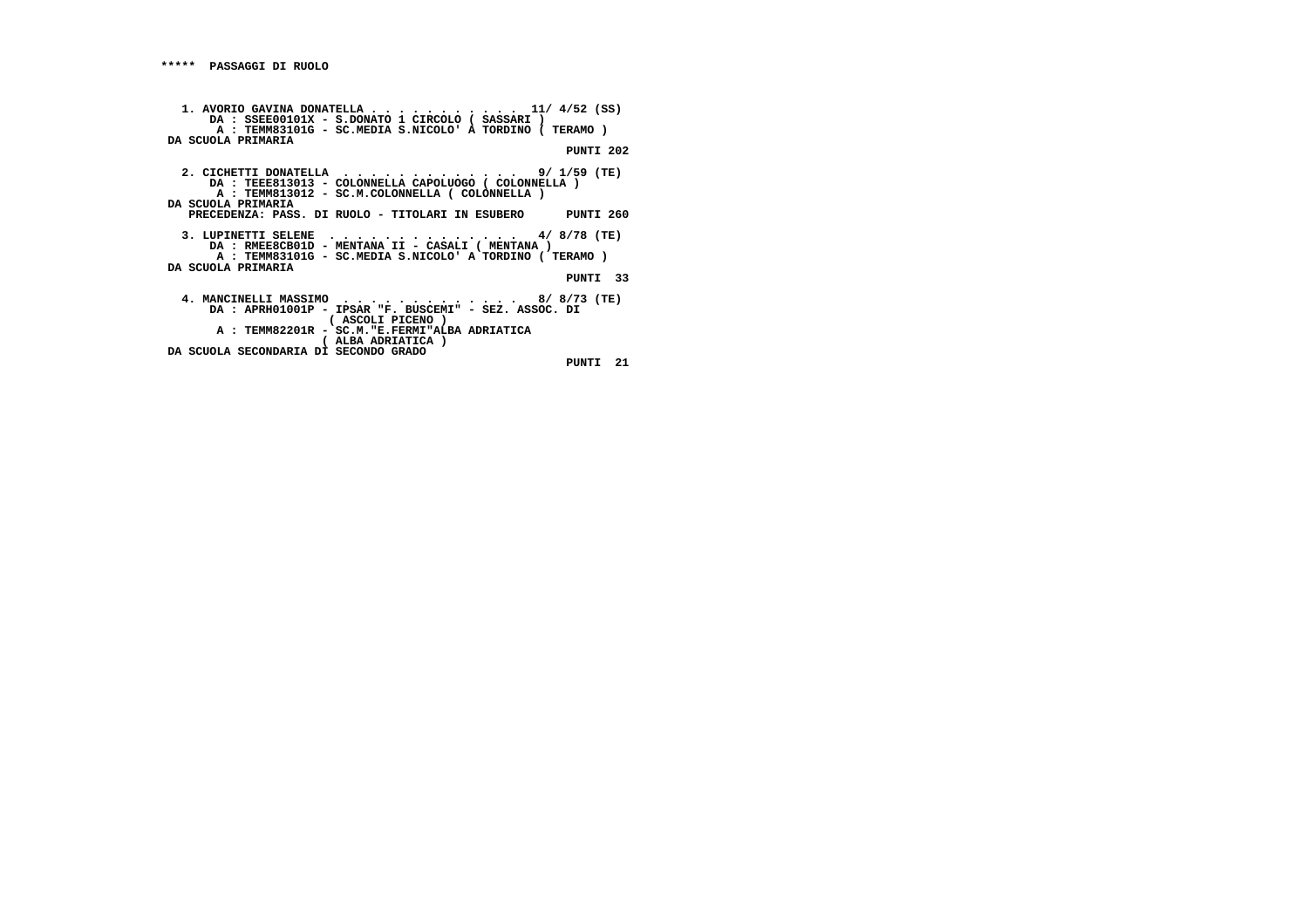```
 1. ALIBERTI GIUSEPPE . . . . . . . . . . . . . . 19/ 7/67 (RM) DA : TEMM000VH6 - PROVINCIA DI TERAMO
A : TEMM818015 - SCUOLA SEC. I GRADO COLLEDARA ( COLLEDARA )PUNTI 24
     PRECEDENZA: PREVISTA DAL C.C.N.I.
     2. CASILLI FEDERICA . . . . . . . . . . . . . . 21/ 3/73 (AQ) DA : TEMM82901G - S.M. "BENEDETTO CROCE" ( MONTORIO AL VOMANO )
A : TEMM83601P - PINETO GIOVANNI XXIII ( PINETO ) PUNTI 66 3. DI PASQUALE CESARE . . . . . . . . . . . . . 25/ 2/74 (TE) DA : TEMM000VH6 - PROVINCIA DI TERAMO
A : TEMM82301L - SC.MEDIA SANT'ONOFRIO ( CAMPLI ) PUNTI 23 4. DI SABATINO MARIA PIA . . . . . . . . . . . . 8/ 7/63 (TE) DA : TEMM000VH6 - PROVINCIA DI TERAMO
A : TEMM826025 - SC.M. "F.RANALLI" NERETO ( NERETO )
PUNTI 37 5. MANETTA MAURO . . . . . . . . . . . . . . . . 14/ 5/61 (TE)
DA : TEMM81001E - SC.M."G.D.ERASMO"CELLINO ATT. ( CELLINO ATTANASIO )
A : TEMM82901G - S.M. "BENEDETTO CROCE" ( MONTORIO AL VOMANO ) PRECEDENZA: PREVISTA DAL C.C.N.I. PUNTI 61 6. MARCHEGGIANI DONATELLA . . . . . . . . . . . 14/ 9/69 (TE)
DA : TEMM047005 - BINDI PAGLIACCETTI ( GIULIANOVA )
A : TEMM83601P - PINETO GIOVANNI XXIII ( PINETO ) PUNTI 43 7. MIZII ANNALISA . . . . . . . . . . . . . . . 25/ 7/55 (TE)
DA : TEMM81602E - SC.M. CASTILENTI ( CASTILENTI ) A : TEMM834013 - MAMBELLI BARNABEI ( ATRI ) PUNTI 154
```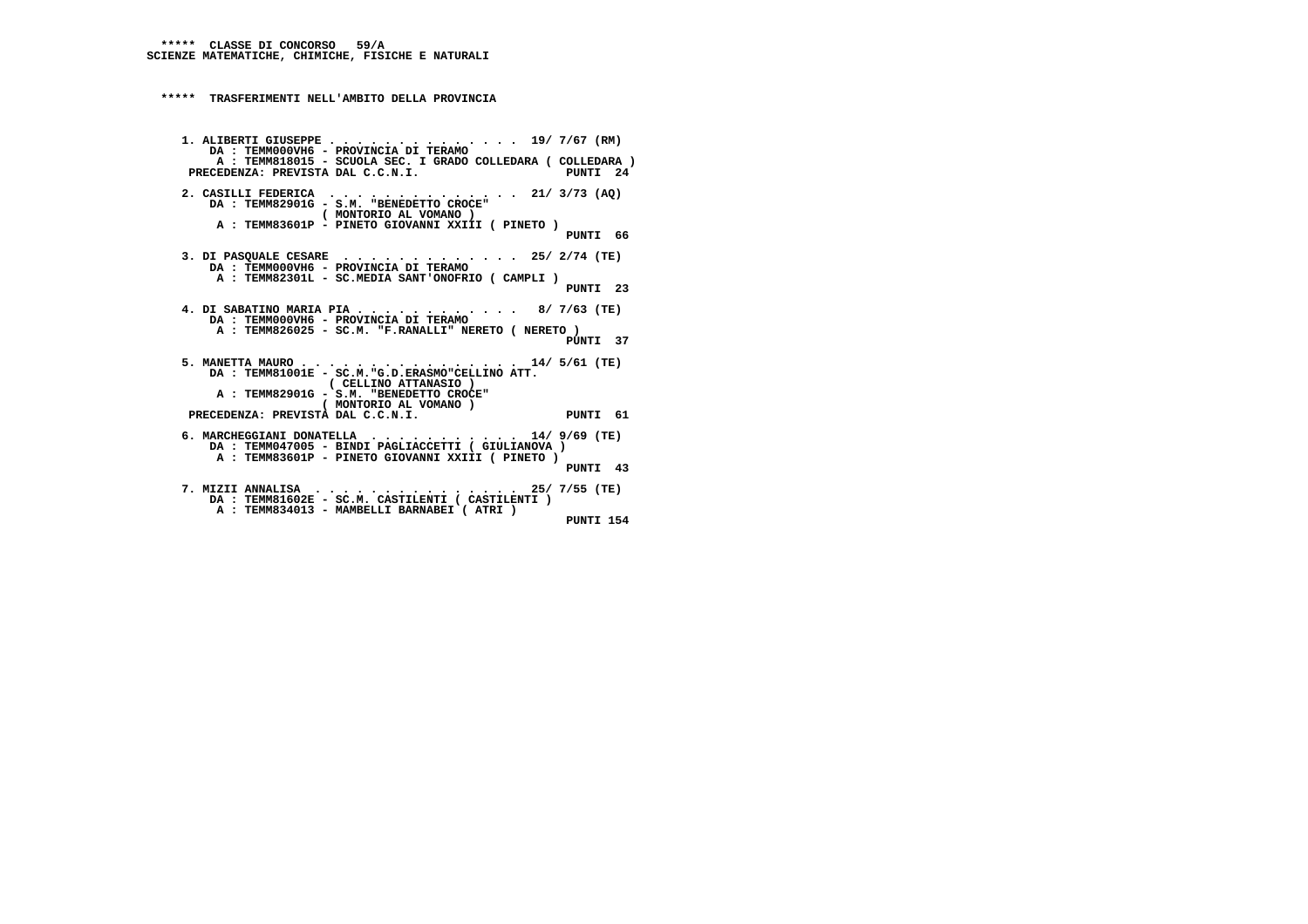**CL. CONC.: MATEMATICA,ECC.**

 **8. POMPETTI FRANCA . . . . . . . . . . . . . . . 8/ 2/65 (BO) DA : TEMM820026 - SC.M."A. SALICETI" BELLANTE ( BELLANTE ) A : TEMM83502X - SC.M. MORRO D'ORO ( MORRO D'ORO ) PUNTI 96**PUNTI 96

 **\*\*\*\*\* TRASFERIMENTI TRA PROVINCE DIVERSE**

- 1. CAPECE MASSIMILIANO . . . . . . . . . . . . . . . . 17/ 2/71 (TE)<br>DA : CHMM811017 "G.GALILEI"-SAN GIOVANNI TEATIN<br>(SAN GIOVANNI TEATINO )<br>A : TEMM826025 SC.M. "F.RANALLI" NERETO ( NERETO )<br>PUNTI 40
	- PUNTI 40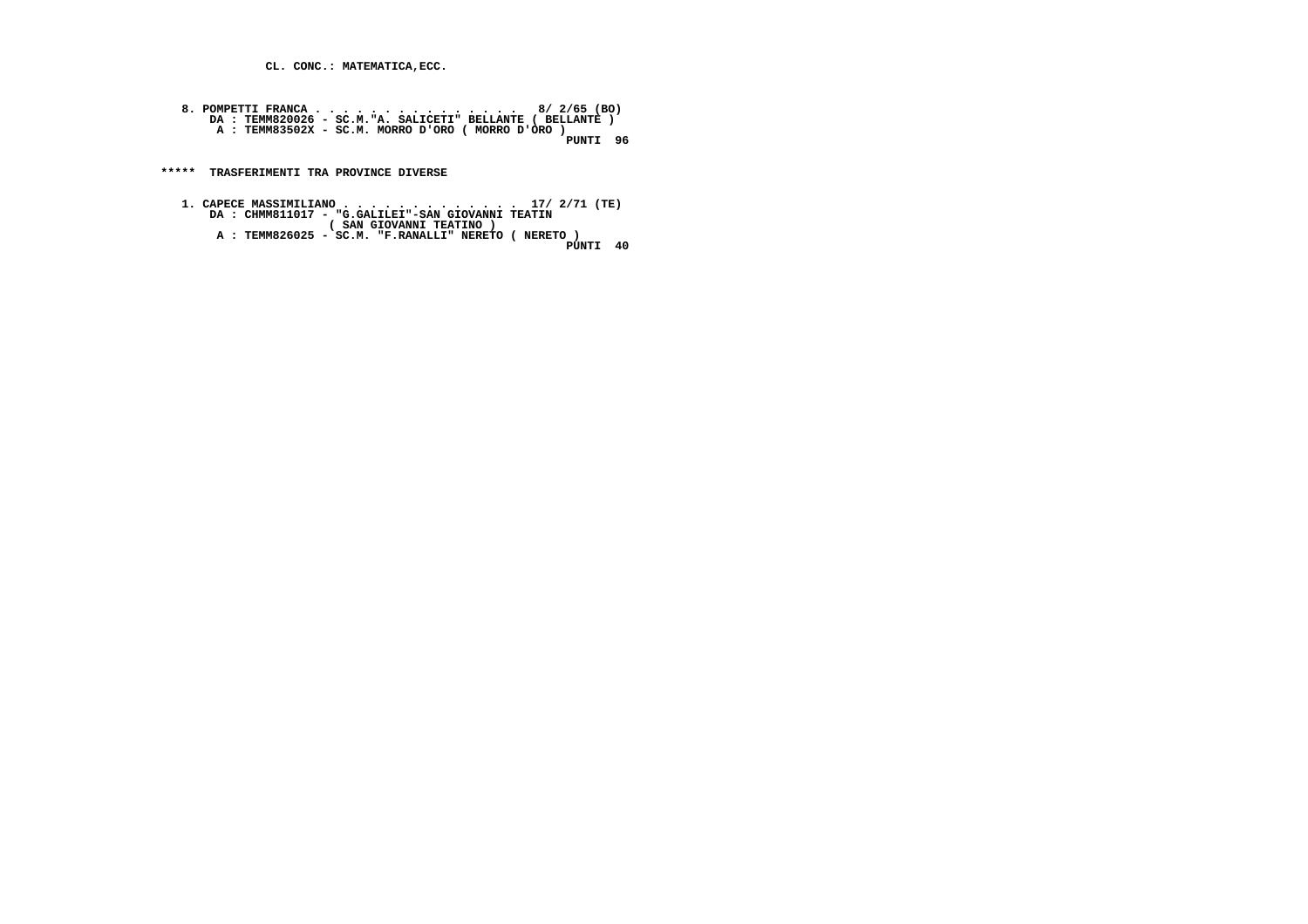## **\*\*\*\*\* CLASSE DI CONCORSO 45/A LINGUA STRANIERA - FRANCESE**

```
 ***** TRASFERIMENTI NELL'AMBITO DEL COMUNE 1. BOFFA GIULIETTA . . . . . . . . . . . . . . . 30/ 4/61 (TE) DA : TEMM833017 - F.SAVINI TERAMO ( TERAMO )
A : TEMM039006 - SCUOLA SEC. I GRADO M.ZIPPILLI ( TERAMO )
PUNTI 160 ***** TRASFERIMENTI NELL'AMBITO DELLA PROVINCIA 1. CACCIATORE ANNA DOMENICA . . . . . . . . . . 21/ 7/57 (PE)
TIT. SU POSTI DI SOSTEGNO (MIN. PSICO-FIS.)
DA : TEMM81605N - SCUOLA MEDIA ARSITA"L.PARTENZA" ( ARSITA ) A : TEMM833017 - F.SAVINI TERAMO ( TERAMO ) CATT. ORA. CON TEMM81101A - SC.M."GIOVANNI XXIII"TORRICELLA ( TORRICELLA SICURA ) PUNTI 114 2. CHIAPPINI SOFIA . . . . . . . . . . . . . . . 14/ 2/59 (TE) DA : TEMM047005 - BINDI PAGLIACCETTI ( GIULIANOVA ) A : TEMM82403E - SC.MEDIA"B.CROCE"CASTELLALTO ( CASTELLALTO ) CATT. ORA.
CON TEMM82401C - SC.M. CANZANO ( CANZANO ) E
CON TEMM04000A - SC.MEDIA "DELFICO" TERAMO ( TERAMO )PUNTI 67
     PRECEDENZA: PREVISTA DAL C.C.N.I.
     3. PASQUALI ELENA . . . . . . . . . . . . . . . 27/ 8/57 (TE) DA : TEMM82201R - SC.M."E.FERMI"ALBA ADRIATICA ( ALBA ADRIATICA )
A : TEMM82802R - SC.M.TORTORETO LIDO"A.VOLTA" ( TORTORETO ) SOPRANNUMERARIO TRASFERITO A DOMANDA CONDIZIONATA PUNTI 102 4. SICHETTI MARIASSUNTA . . . . . . . . . . . . 5/ 8/72 (TE)
DA : TEMM82403E - SC.MEDIA"B.CROCE"CASTELLALTO ( CASTELLALTO )
A : TEMM834013 - MAMBELLI BARNABEI ( ATRI ) CATT. ORA. CON TEMM81602E - SC.M. CASTILENTI ( CASTILENTI ) PUNTI 43
```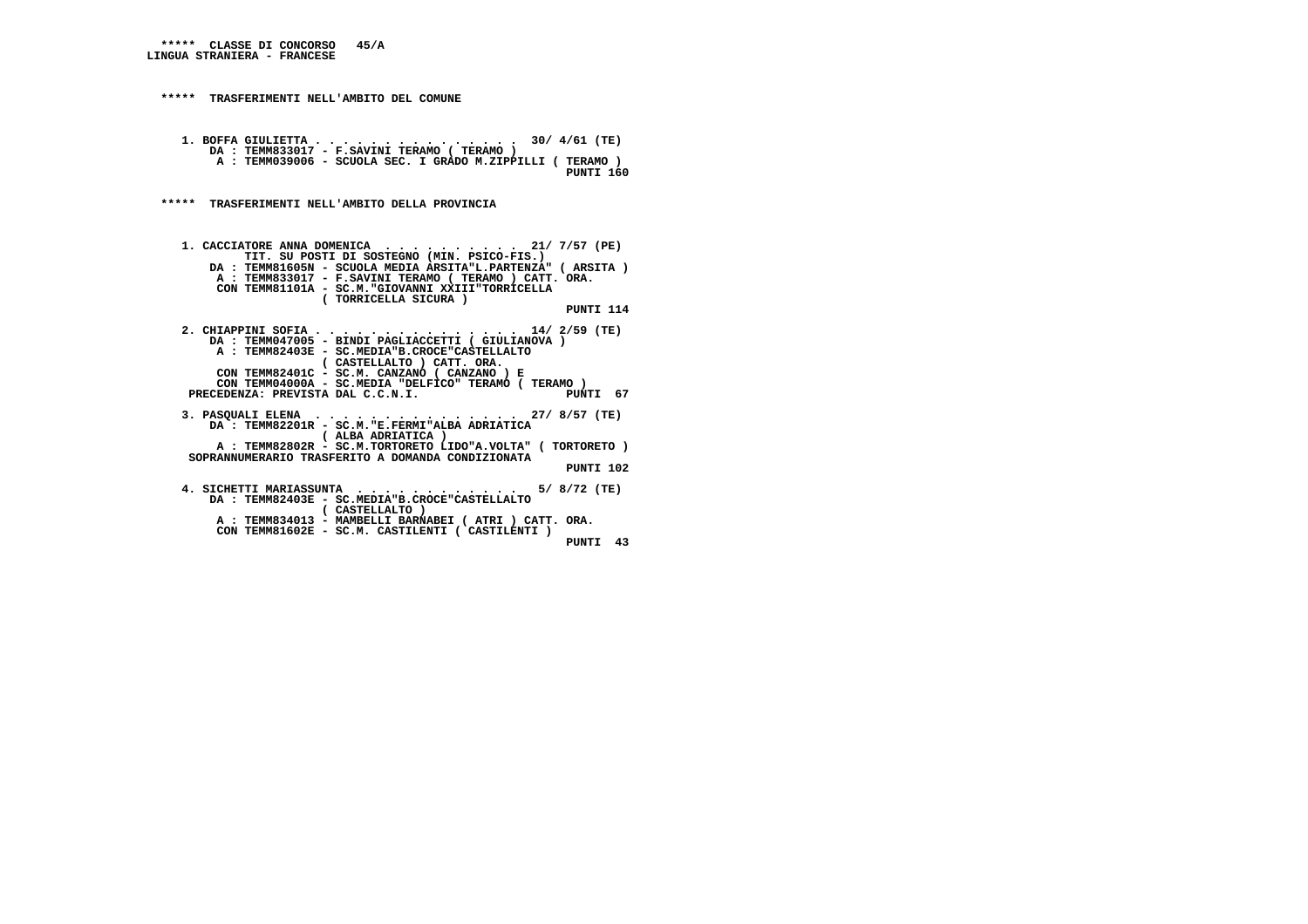1. CASTIGLIONE ALESSANDRA . . . . . . . . . 28/ 5/58 (PE)<br>DA : FGMM81801A - MONSIGNOR CONSIGLIERE VITTORIO<br>( ASCOLI SATRIANO )<br>A : TEMM81601D - SC.M."M.CANDELORI"CASTIGLIONE  **( CASTIGLIONE MESSER RAIMONDO ) CATT. ORA. CON TEMM81604L - SCUOLA MEDIA BISENTI ( BISENTI ) E CON TEMM81605N - SCUOLA MEDIA ARSITA"L.PARTENZA"( ARSITA ) PUNTI 162**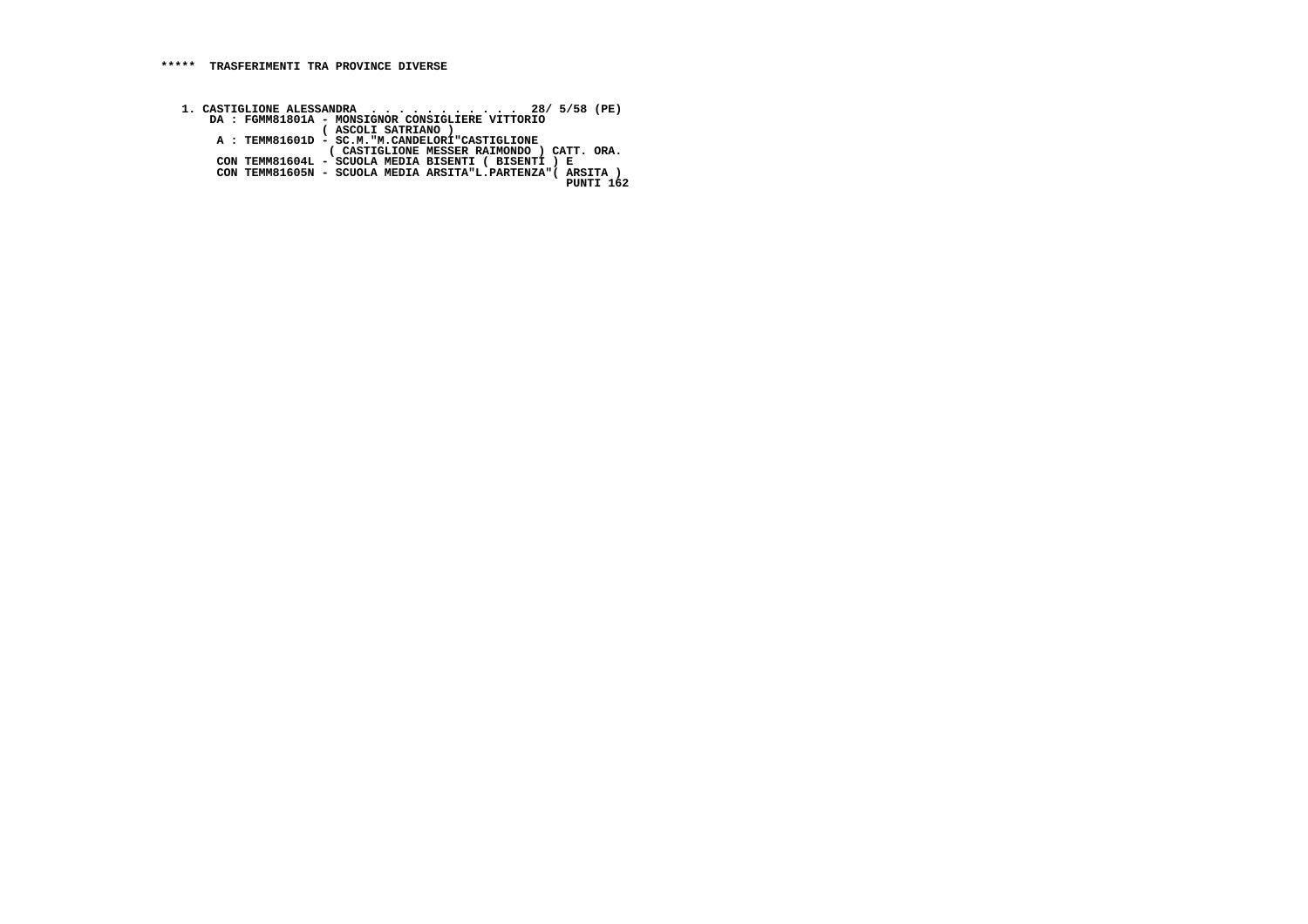**1. D'AMBROSIO CARLA . . . . . . . . . . . . . . 23/ 4/63 (RM) DA : TEMM83601P - PINETO GIOVANNI XXIII ( PINETO ) A : TEMM03100G - D'ANNUNZIO-ROMANI ( ROSETO DEGLI ABRUZZI ) PUNTI 128**

 **2. DI CESARE MARIA . . . . . . . . . . . . . . . 8/ 1/62 (TE) DA : TEMM825018 - SC.M."G.CARDELLI" MOSCIANO S.A. ( MOSCIANO SANT'ANGELO ) A : TEMM047005 - BINDI PAGLIACCETTI ( GIULIANOVA ) SOPRANNUMERARIO TRASFERITO A DOMANDA CONDIZIONATA**

#### **PUNTI 160**

 **3. PEPE MARIA RITA . . . . . . . . . . . . . . . 4/ 1/68 (AP) DA : TECT70200B - C.T CENTRO TERRITORIALE 2 NERET A : TEMM83002R - SC.M. ANCARANO ( ANCARANO ) CATT. ORA. CON TEMM83001Q - SC.M. "B. CROCE" S. EGIDIO ( SANT'EGIDIO ALLA VIBRATA ) E CON TEMM821011 - SC.M. VILLA LEMPA ( CIVITELLA DEL TRONTO ) PUNTI 49**

 **4. PETRUCCI BERNARDO . . . . . . . . . . . . . . 11/ 8/56 (PE) DA : TEMM81002G - SCUOLA MEDIA CERMIGNANO ( CERMIGNANO ) A : TEMM818015 - SCUOLA SEC. I GRADO COLLEDARA ( COLLEDARA ) CATT. ORA. CON TEMM818026 - SCUOLA SEC. I GRADO TOSSICIA ( TOSSICIA )**PUNTI 205 PRECEDENZA: TRASFERIMENTO D'UFFICIO IN PROVINCIA  **5. TOMASSETTI ANTONIETTA . . . . . . . . . . . . 13/ 2/63 (TE) DA : TEMM834013 - MAMBELLI BARNABEI ( ATRI )**

  **A : TEMM83601P - PINETO GIOVANNI XXIII ( PINETO ) PRECEDENZA: TRASFERIMENTO D'UFFICIO IN PROVINCIA PUNTI 59**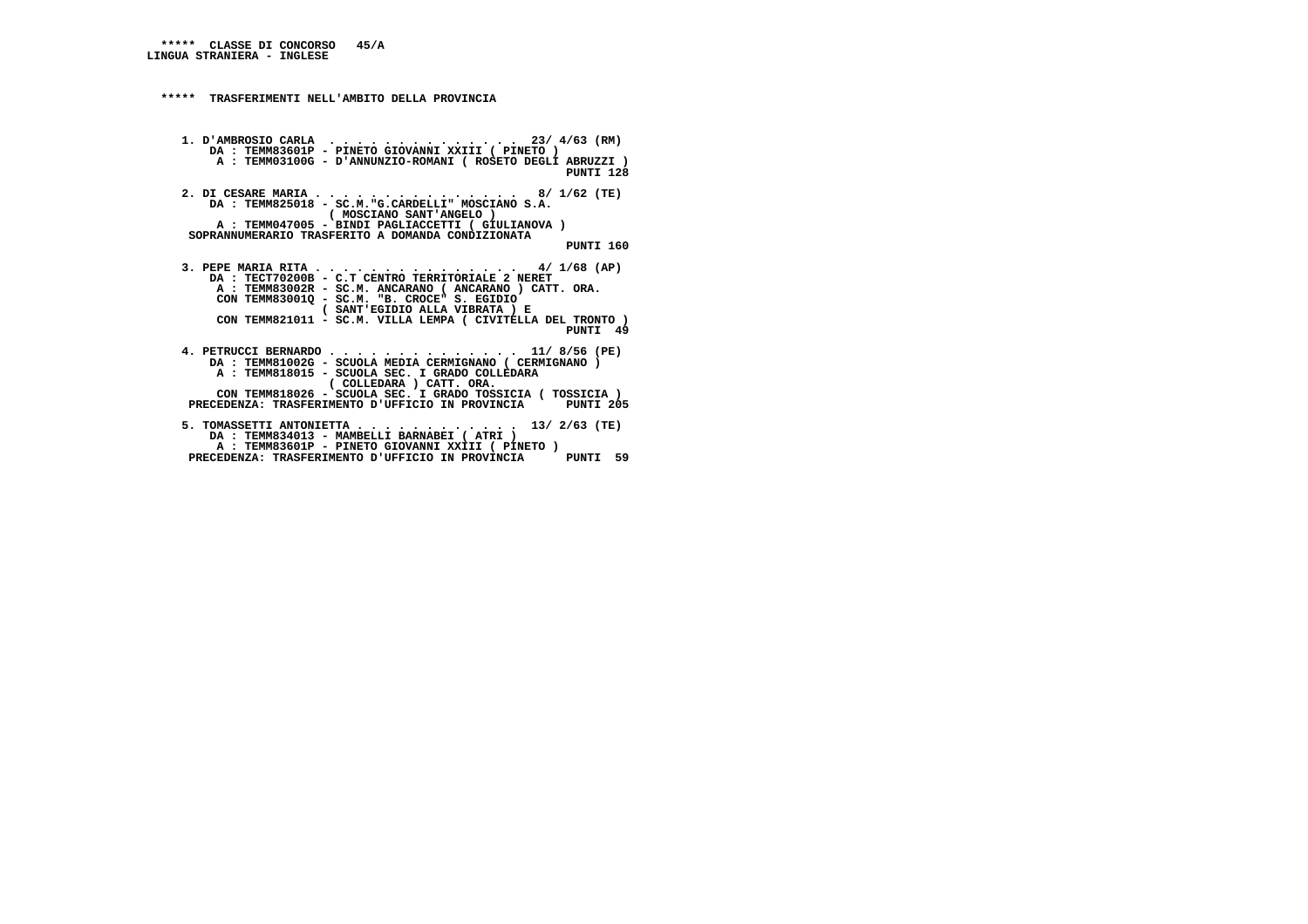**\*\*\*\*\* CLASSE DI CONCORSO 45/A LINGUA STRANIERA - SPAGNOLO**

 **\*\*\*\*\* TRASFERIMENTI NELL'AMBITO DELLA PROVINCIA**

 **1. PAVONE ALESSANDRA . . . . . . . . . . . . . . 2/ 3/72 (TE) DA : TEMM000VH6 - PROVINCIA DI TERAMO A : TEMM047005 - BINDI PAGLIACCETTI ( GIULIANOVA )**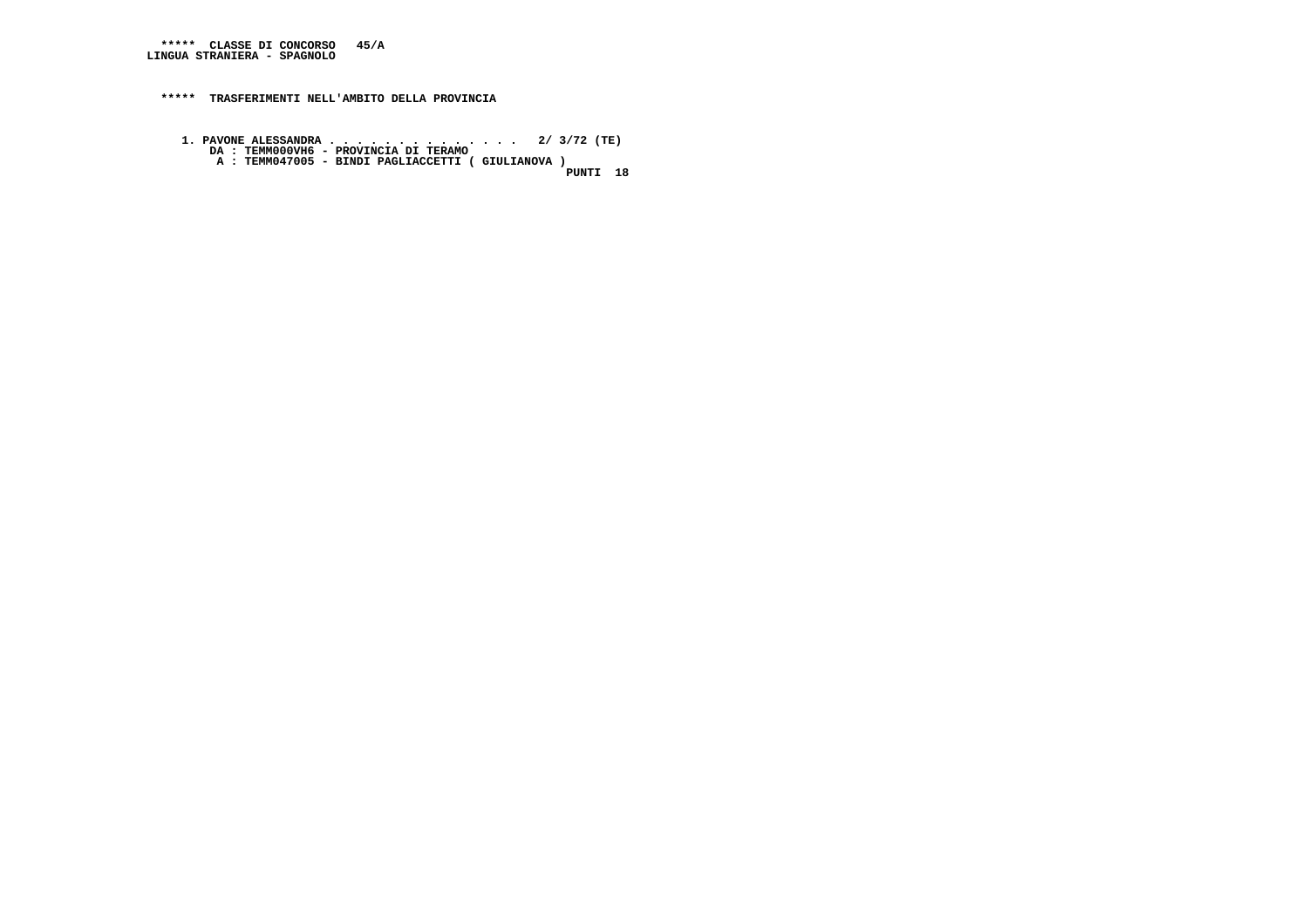## **PROVINCIA DI TERAMO**

## **\*\*\*\*\* INDICE**

| POSTI DI SOST. PER MINORATI PSICO-FISICI                                           | PAG.    | $\mathbf{2}$ |
|------------------------------------------------------------------------------------|---------|--------------|
| POSTI DI SOST. PER MINORATI DELLA VISTA                                            | PAG.    | 6            |
| ***** CLASSE DI CONCORSO 28/A<br>EDUCAZIONE ARTISTICA                              | PAG.    | 9            |
| ***** CLASSE DI CONCORSO 30/A<br>EDUCAZIONE FISICA NELLA SCUOLA MEDIA              | PAG.    | 10           |
| ***** CLASSE DI CONCORSO 32/A<br>EDUCAZIONE MUSICALE NELLA SCUOLA MEDIA            | PAG.    | 12           |
| ***** CLASSE DI CONCORSO 33/A<br>EDUCAZIONE TECNICA NELLA SCUOLA MEDIA             | PAG.    | 13           |
| ***** CLASSE DI CONCORSO 43/A<br>ITALIANO, STORIA ED EDUCAZIONE CIVICA, GEOGRAFIA  | PAG.    | 14           |
| ***** CLASSE DI CONCORSO 59/A<br>SCIENZE MATEMATICHE, CHIMICHE, FISICHE E NATURALI | PAG.    | 19           |
| ***** CLASSE DI CONCORSO 45/A<br>LINGUA STRANIERA - FRANCESE                       | PAG. 21 |              |
| ***** CLASSE DI CONCORSO<br>45/A<br>LINGUA STRANIERA - INGLESE                     | PAG.    | 23           |